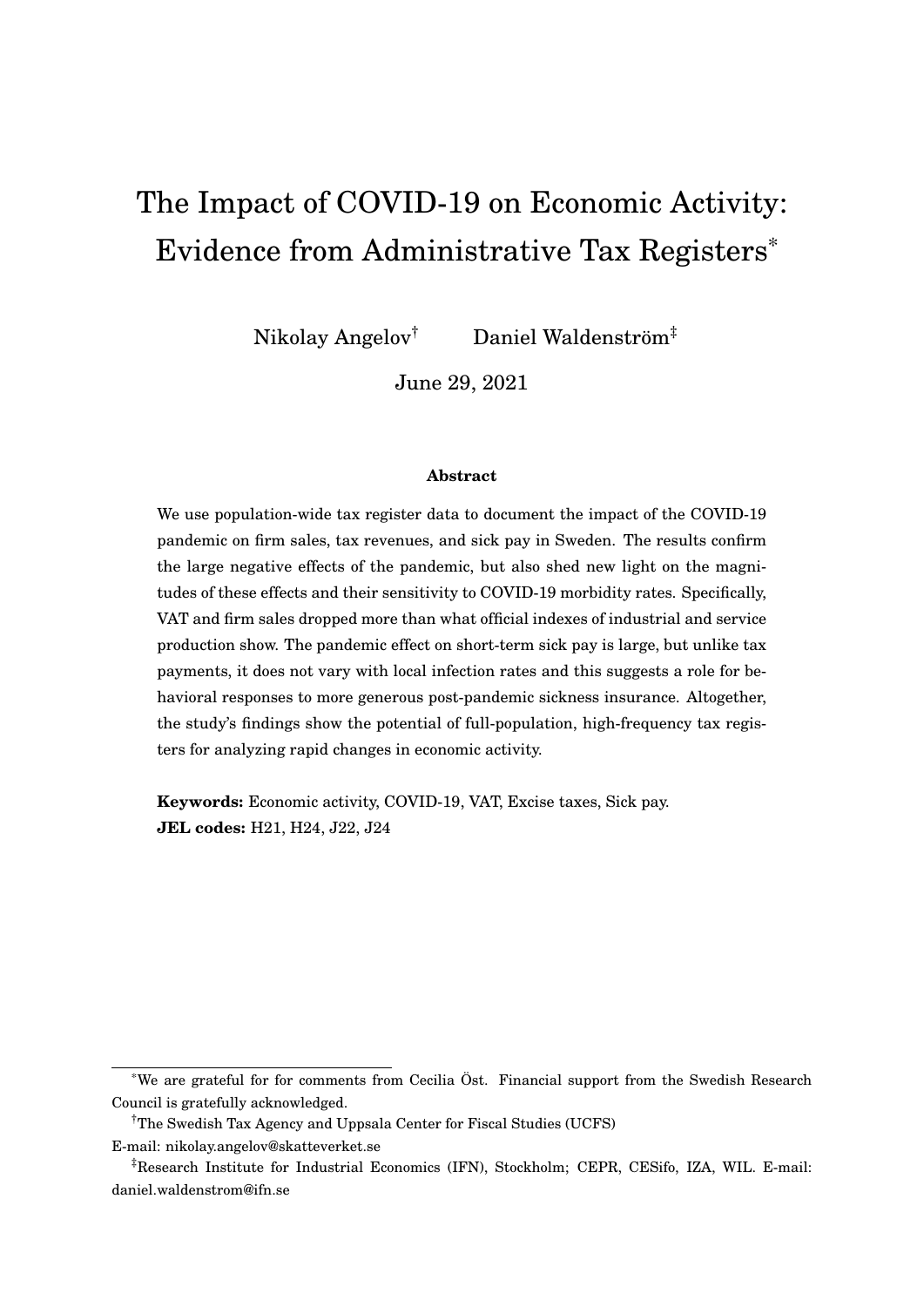## **1 Introduction**

The COVID-19 pandemic has profoundly affected the economy in most countries, and governments have launched extensive policies to mitigate its the consequences for firms and households. A proper measurement of the magnitude of this effect and its fluctuations over time and across sectors is of high priority to policymakers and researchers alike. Since many official economic reporting systems contain time-lags and partial market coverage, a new research literature has proposed novel approaches to analyzing the economic impact of the COVID-19 pandemic in different countries. For example, [Blun](#page-23-0)[dell et al.](#page-23-0) [\(2020\)](#page-23-0) examine private bank transaction data to gauge the impact of lockdown restrictions on economic activity. [Chetty et al.](#page-23-1) [\(2021\)](#page-23-1) collect high-frequency data from a wide array of private-sector sources in the United States, mapping details in consumer behavior and business revenues during the pandemic. Using a similar approach, [Chen](#page-23-2) [et al.](#page-23-2) [\(2021\)](#page-23-2) track Chinese consumption responses using data on bank card purchaes and mobile phone usage. Some studies have analyzed the impact on tax revenues by combining simulation approaches and different evidence-based outcomes (for example, [Clemens](#page-23-3) [and Veuger 2020](#page-23-3) and [Green and Loualiche 2021\)](#page-23-4).<sup>[1](#page-0-0)</sup>

In this study, we make two contributions to the analysis of the economic impact of the COVID-19 pandemic. The first is the use of administrative tax registers in Sweden to assess outcomes. The tax registers cover monthly firm-level records on all value-added tax transactions, employment taxes (payroll taxes, income taxes), short-term sick-leave remuneration that firms have to pay to their employees, and all registered payments of excise taxes, where we study taxes on air travel, gasoline, tax deductions for electricity usage for industrial purposes, and commercial advertising. The registers cover activities in all private sectors of the Swedish economy and are available at the Swedish Tax Agency almost in real-time (our latest observation is March 2021).

The second contribution is to identify the impact of the pandemic. This is a difficult task in the absence of a reasonable counterfactual, and simple before-after comparisons may be misleading in the presence of both long-term trends and short-term variability. Our identification strategy combines within-year variation and across-year variation and also geographical differences. The Coronavirus started spreading in Sweden a few months into 2020, and we use this within-year variation to control for similar seasonal variations across pre-pandemic and pandemic years in addition to the yearly changes. To our knowledge, this is the first time the effect of the pandemic on economic outcomes has been estimated in this manner.<sup>[2](#page-0-0)</sup>

We obtain the following results. The tax data confirm the profound impact of the

 $1$ Needless to say, there are numerous reports by government ministries, statistical bureaus and international organizations examining the economic consequences of the COVID-19 pandemic.

<sup>&</sup>lt;sup>2</sup>We are inspired by a similar identification approach by [Johansson and Palme](#page-23-5) [\(2005\)](#page-23-5), who used it to measure the impact of a policy reform in the sickness insurance system on worker sick-leave.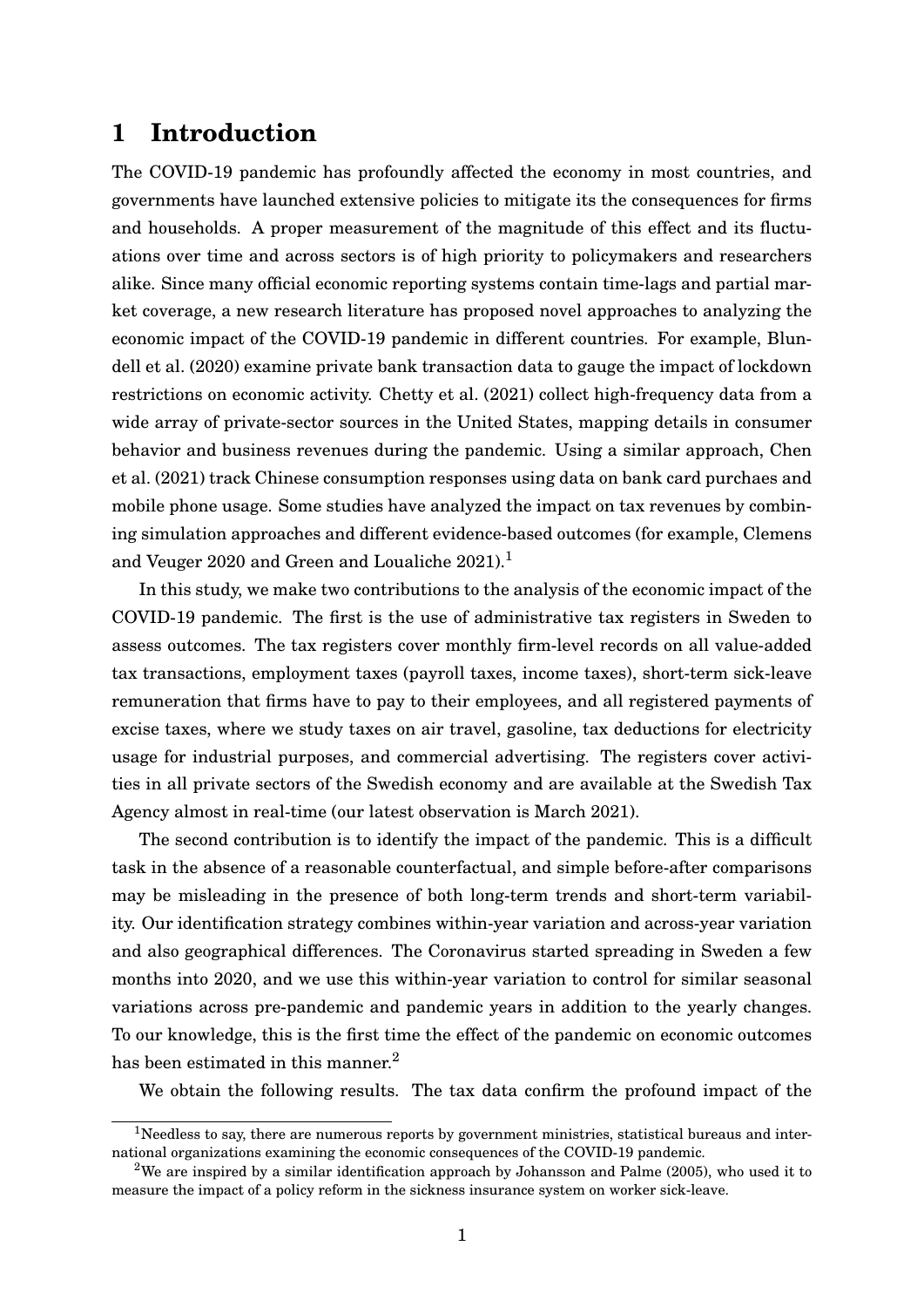pandemic on private-sector activity and on tax revenues. Firm sales, calculated from VAT payments, fell more than eight percent as a result of the pandemic. Electricity usage, estimated from tax deductions for electricity usage for industrial purposes, dropped over five percent. Compared to the indexes for industrial production and service sector value-added, our estimated effects on turnover are at the same level or slightly higher. The estimates also show that the impact of the pandemic varies with the intensity of the Coronavirus infection rates. In municipalities with less infections, the downturn in VAT and sales was significantly smaller. As for the tax receipts, we find that VAT revenues fell somewhat less than actual turnover, which is explained by the fact that Sweden uses differentiated VAT rates and that the biggest downturn occurred in low-VAT sectors. Labor income taxes responded less to the downturn, falling around three percent. This milder impact reflects the government support programs that have channeled wage support directly to firms and employees in proportion to their pandemic-related losses.<sup>[3](#page-0-0)</sup>

The pandemic's impact on sickness absence, arguably one of the most immediate effects of a pandemic, is estimated using firms' sick-pay reports in the tax registers. We find that sick pay soared during the pandemic; the average impact is 57 percent during all of 2020, but it was much higher levels in the months directly after the pandemic's outbreak. Interestingly, when we examine the association between the effect on firms' sick pay and the level of registered COVID-infection rates in the municipality where the firms are registered, we find no effect variation. This contrasts the VAT payments and firm turnover, for which the effect clearly varies with local virus infection status. Whether the lack of a traceable link between morbidity and sick pay reflects measurement errors or the presence of incentive effects, generated by the generous government support to compensate firms for their sick pay costs and removing the qualifying days for absent employees, is an intriguing question worthy of further analysis.

The remainder of the paper is structured as follows. Section [2](#page-2-0) presents the identification strategy used to estimate the causal impact of the COVID-19 pandemic on economic outcomes. Section [3](#page-5-0) outlines the Swedish tax-register data. Section [4](#page-7-0) presents the results of estimating the impact of the pandemic, first on VAT payments and firm sales, then on excise taxes, and lastly on labor income taxes and sick pay expenses. Section [5](#page-22-0) concludes.

## <span id="page-2-0"></span>**2 Estimation approach**

Estimating the COVID-19-impact on any chosen measure of economic activity is challenging because of the apparent lack of reasonable counterfactual. It is always possible to provide a crude before-after comparison, but inspecting the outcomes in the follow-

 $3$ [Angelov and Waldenström](#page-23-6) [\(2021\)](#page-23-6) analyze the distributional impact of the Swedish government's COVID-19 support policies across firms and individuals.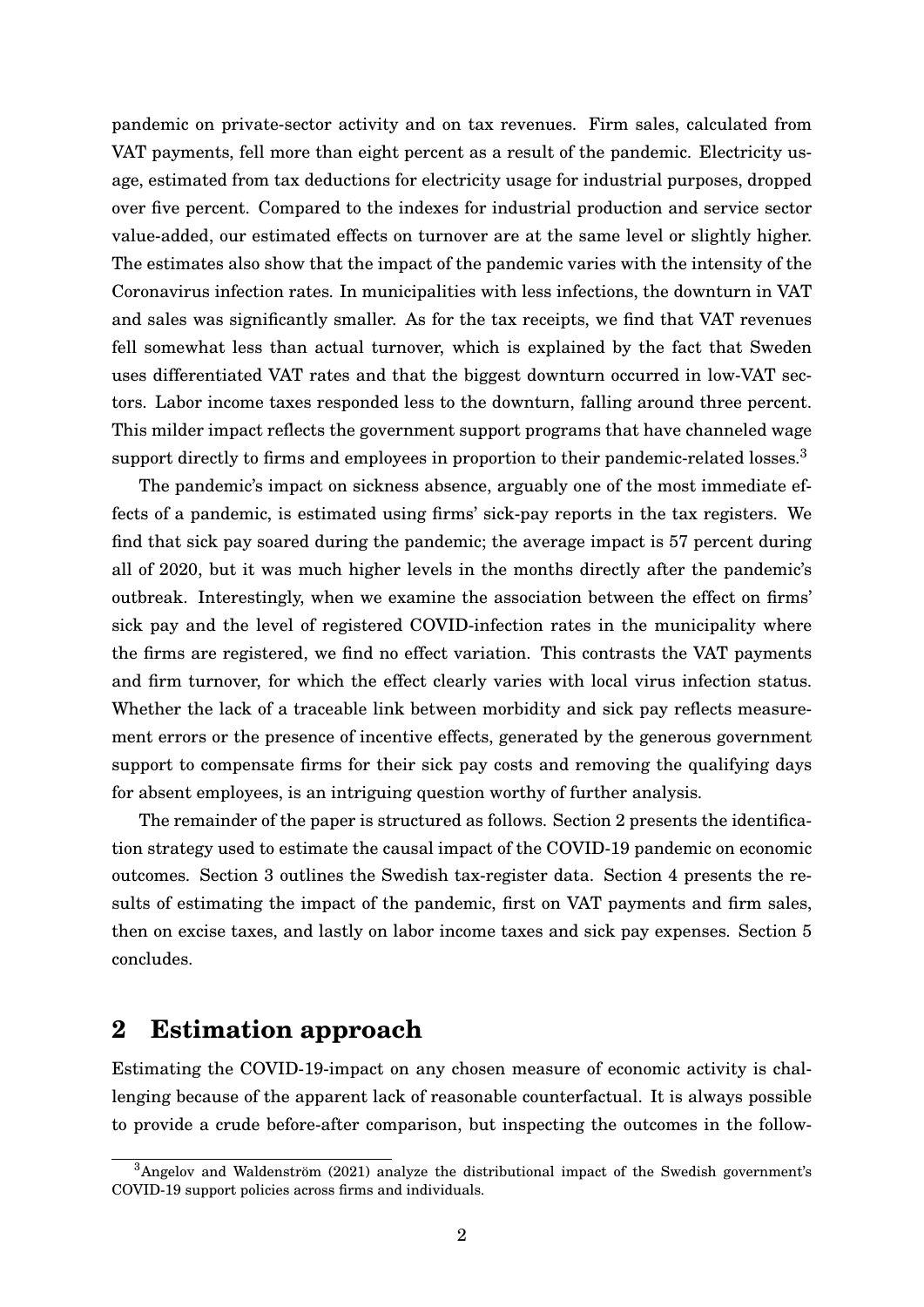ing section shows that such an estimate would not be credible. The reason is that there is enough within- and between-year variation to obstruct any firm conclusions from a raw mean comparison over calendar time. Furthermore, no part of the economy can be assumed to be unaffected by the pandemic, so a standard difference-in-differences-type (DD) group comparison over calendar time would also not be so promising.

Our chosen estimator utilizes within-year variation over two different calendar years to estimate the impact of the pandemic. To fix ideas, let  $Y_{ipt}$  denote the outcome variable of interest (for example, VAT payments) for firm *i* during the period January-February  $(p = 1)$  or March-December  $(p = 2)$  measured in year  $t = 2019$  or 2020. Furthermore, let  $D_t = 1[t = 2020]$  where  $1[\cdot]$  is the indicator function taking the value one if the expression within brackets is true and zero otherwise, and  $S_p = 1[p = 2]$ . In the empirical analysis to follow, we will use monthly data. In order to convey the main ideas, it is useful to disregard the monthly dimension for now and take  $p = 1,2$  as our within-year observation frequency. Keeping that in mind, consider the following model:

<span id="page-3-0"></span>
$$
Y_{ipt} = \delta + \theta_1 D_t + \theta_2 S_p + \theta_3 D_t S_p + u_{ipt},
$$
\n(1)

where  $u_{ipt}$  is an error term. Let  $\bar{Y}_{pt} = 1/N_{pt} \sum_{i} Y_{ipt}$  ( $N_{pt}$  being the number of observations during period *p* and calendar year *t*) and finally,  $\Delta Y_t = \bar{Y}_{2t} - \bar{Y}_{1t}$ . Using a random sample of the population (recall that we have the complete population), the parameter of interest  $\theta_3$  identifies

<span id="page-3-1"></span>
$$
E(\Delta Y_{2020} - \Delta Y_{2019}).
$$
\n(2)

Technically, this is a DD-estimator but the group assignment is somewhat unorthodox.<sup>[4](#page-0-0)</sup> Whereas in an ordinary setting *D* would denote treated units, in this case it denotes (to a large extent) the same units measured during two separate calendar years. Moreover, whereas *S* in an ordinary application would denote post-treatment with respect to calendar time, in our case it measures within-year period.

Whether  $\theta_3$  identifies the impact of the pandemic hinges upon two critical identifying assumptions. First, there is the choice of within-year periods defined by *p*. If the Coronavirus had an impact on the economy before March 2020, the chosen definition of *p* means that we underestimate the effect. If, on the other hand, there was in fact no effect before April or even May, we might lose some precision. Weighting the different alternatives, although the choice of *p* is somewhat *ad hoc*, we feel reasonably safe choosing March as the first potential effect-month. In Sweden, the Coronavirus was not a big

<sup>4</sup>Using within-year variation in the way we do is not entirely new to the literature. Using Swedish data, [Johansson and Palme](#page-23-5) [\(2005\)](#page-23-5) study the effect of a reform in the national sickness insurance on absence behavior, whereby the replacement rate was reduced. The reform came into force on 1 March, 1991 and to measure the overall change in the prevalence of work absence [Johansson and Palme](#page-23-5) [\(2005\)](#page-23-5) used a differences-in-differences estimator whereby the change between January/February and March/April 1991 was compared with the corresponding change in 1990.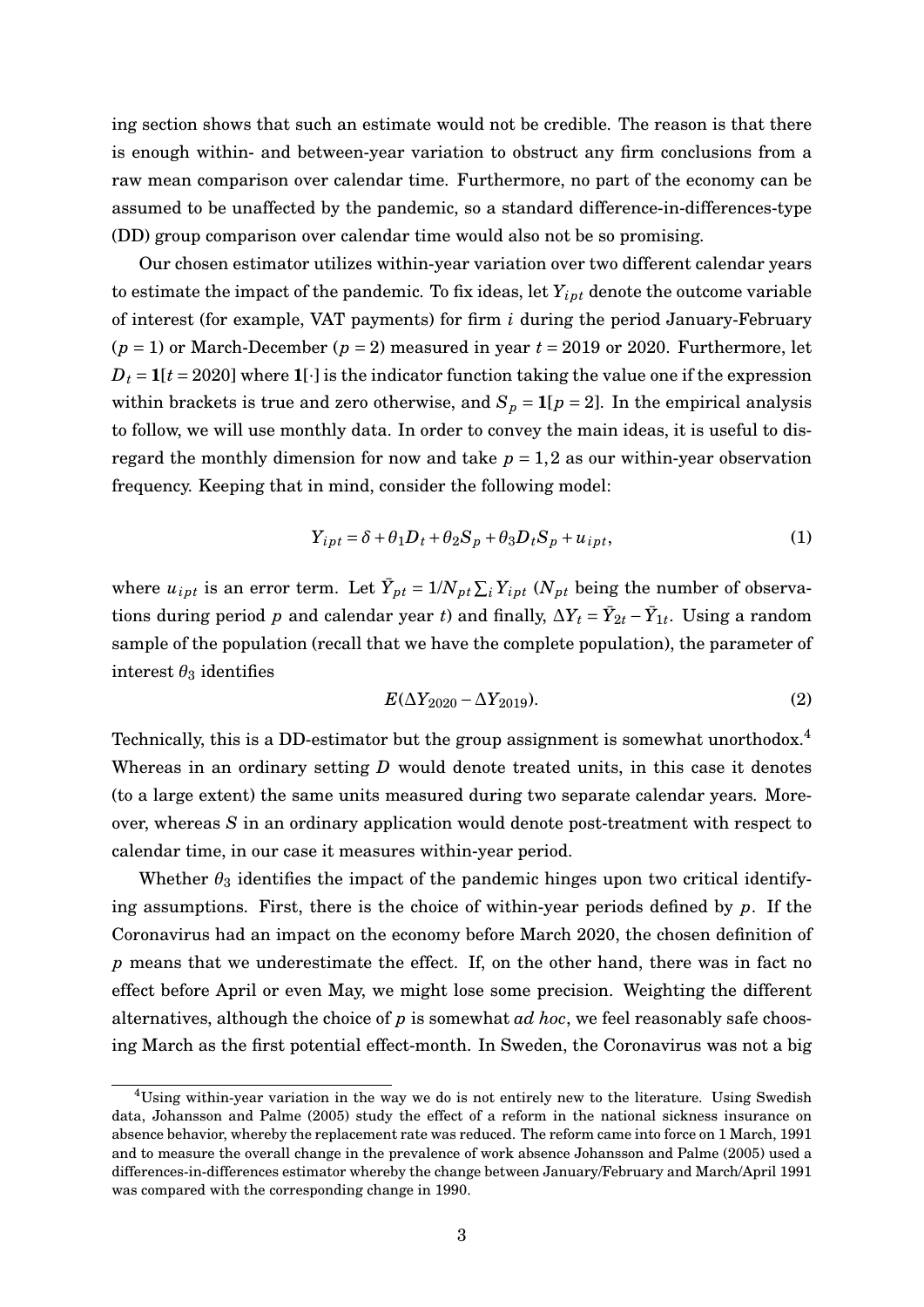deal before the end of March. During the first months of the pandemic, measures were very lax in an international context, so government-mandated measures almost by definition cannot have had an effect on the economy in January or February. Of course, it cannot be excluded that the economy was affected by changed behavior among the general population or among other economic agents, but even this seems unlikely to have happened in Sweden during the first two months of 2020. In fact, as late as February 25, the Swedish Public Health Agency deemed the risk of general transmission of the virus in Sweden as low.<sup>[5](#page-0-0)</sup> To sum up, we believe that there are no good reasons to expect a significant COVID-19-effect in January or February 2020. As individuals and other economic agents increasingly became aware of the pandemic during March 2020, especially after the assessment of COVID-19 as a pandemic by the WHO on March  $11<sup>6</sup>$  $11<sup>6</sup>$  $11<sup>6</sup>$  it seems reasonable to choose March as the starting month.

Second, for  $\theta_3$  to measure the effect of the pandemic, we need

<span id="page-4-0"></span>
$$
E\left(\Delta Y_{2020}^{0} - \Delta Y_{2019}^{0}\right) = 0,\t\t(3)
$$

where we use the potential outcomes framework such that  $\Delta Y^0_t$  is defined as the withinyear difference during year *t* under the assumption that there was no pandemic during year *t*. This is the analogue to the parallel trends-assumption in ordinary DD-settings and is not directly testable. One circumstance under which [\(3\)](#page-4-0) would fail is if there is business-cycle variation in the average within-year variation in the outcome variable. For example, assume that 2020 and 2019 would have been in significantly different parts of the business cycle in absence of the pandemic, with 2020 faring badly in comparison. Then the ordinarily good sales figures in June would perhaps have been lower compared to January even without COVID-19 having hit the economy in 2020. To test [\(3\)](#page-4-0) informally, we will run a placebo under the assumption that 2019 is the treatment year and 2018 is the control year.

We start by estimating a version of [\(1\)](#page-3-0) on monthly data and with firm-fixed effects. The empirical specification is the following:

<span id="page-4-1"></span>
$$
Y_{imt} = \delta_0 + \theta_1 D_t + \theta_2 S_m + \theta_3 D_t S_m + \delta_i + u_{imt},\tag{4}
$$

where  $m = 1, 2, ..., 12$  denotes month,  $S_m = 1[m \ge 3]$ ,  $\delta_i$  is a firm-fixed effect, and  $D_t$  is defined as previously. As is clear from [\(2\)](#page-3-1), the effect is identified on group level and the treatment assignment is also on group level. To a large extent, treated firms (during 2020) act as their own controls (during 2019) in this setting since there is a large population overlap in the two years. The firm-specific fixed effects are therefore not needed

<sup>5</sup>Source: https://www.folkhalsomyndigheten.se/nyheter-och-press/nyhetsarkiv/2020/februari/forandradriskbedomning-for-fall-av-covid-19-i-sverige/

<sup>6</sup>Source: https://www.who.int/news/item/29-06-2020-covidtimeline.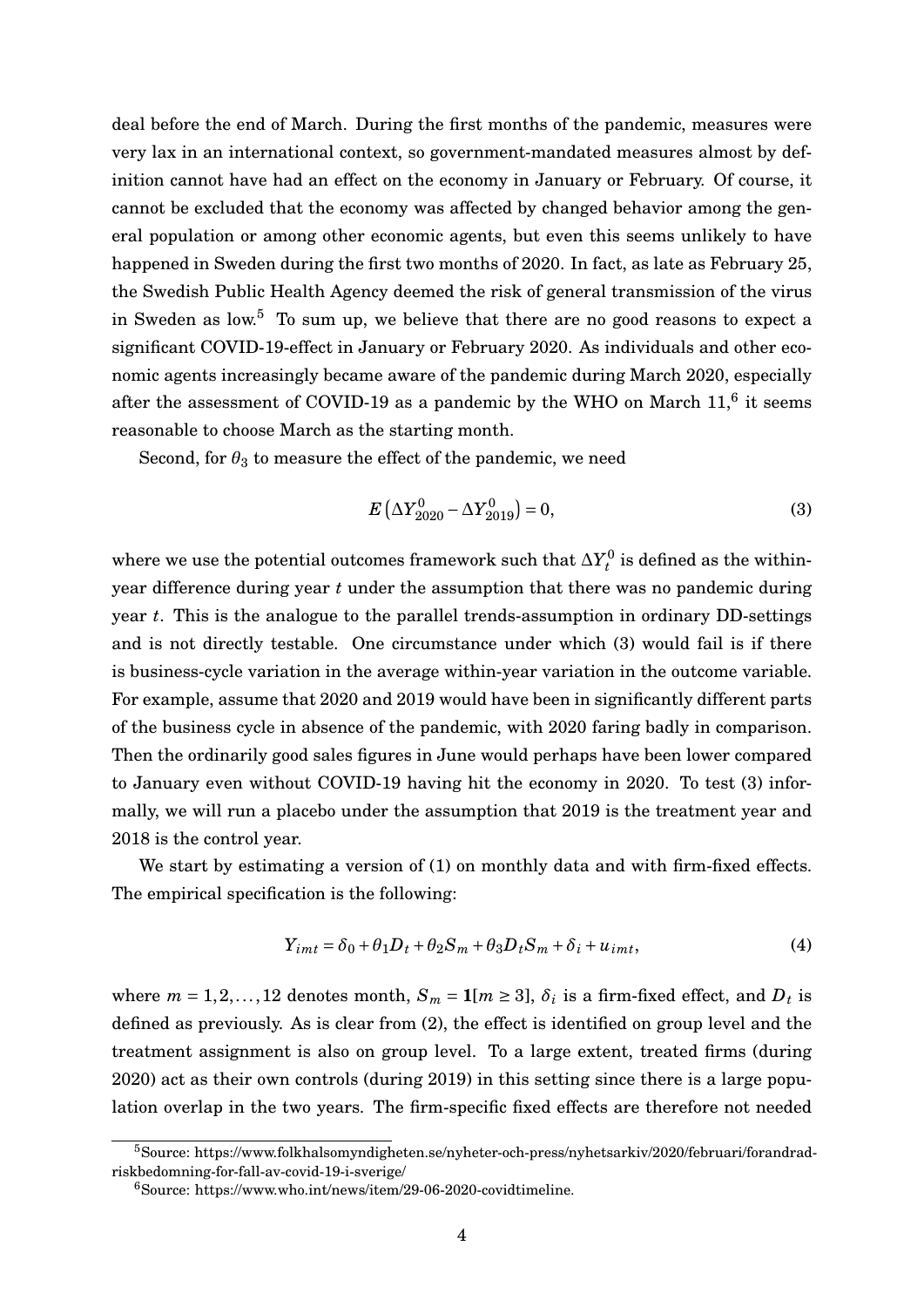for consistency, but we include them to increase precision. It is reasonable to assume that the pandemic hit different industries in varying degrees, leading to within-industry correlation in the error terms. Therefore, we cluster the standard errors at the industry level. We explain the used industry classification in the next section.

### <span id="page-5-0"></span>**3 Data**

We use data from full-population tax registers which are administered by the Swedish Tax Agency. All these registers refer to employer-reported records, registered at a monthly frequency and covering the period since January 2018 (our latest observation is March  $2021$ ).<sup>[7](#page-0-0)</sup> The analysis centers around three tax categories: value-added taxes, excise taxes, and personal taxes on labor and sick pay.

*Value-added taxation* (VAT) is a comprehensive consumption tax in Sweden, comprising over one-fifth of total tax revenues. The VAT targets most sectors and transactions with a 25 percent VAT and a few sectors with a lower VAT rate, and these rates have not changed during the Covid-19 pandemic.<sup>[8](#page-0-0)</sup> The analysis uses firm-level data on VAT payments that are recorded in the VAT register by the Swedish Tax Agency. These data cover all VAT payments in the country and by using the statutory VAT rates, we are also able to back out the value of transactions for each firm. The VAT-reporting frequency is either monthly, quarterly or yearly, but the majority of firms report VAT every month. There is a considerable concentration of large firms among those reporting each month: about two-thirds of the firms (representing 90 percent of total VAT payments) report VAT each month. In the analysis, we only use data over firms reporting each month since we want to measure the within-year variation in VAT and sales as precisely as possible on a monthly basis.

*Excise taxes* comprise levies and duties on more than 40 different sorts of transactions and activities that represent about 7 percent of total taxes in Sweden. We restrict the analysis to four large and economically interesting excise taxes. Two of them concern transportation activities: the gasoline tax (a tax on energy and CO2) and on air travel (a fixed duty per person and flight). Two are taxes on production activities: energy use tax for energy-intensive manufacturing firms (a proportional tax on the consumption of electrical energy) and on advertising (tax on printed commercials, advertisements, posters and signs etc.).

The estimation datasets using excise taxes and VAT data differ somewhat. First, for excise taxes, we have kept the whole population in the estimation sample. As discussed in section [4.1,](#page-7-1) it is reasonable to assume that monthly firm sales data (and the

 $7$ Due to late reporting by some firms, it may be up to one month delay until full population coverage for a month is achieved.

<sup>8</sup>The VAT is 12.5 percent on foodstuff and 6 percent on book sales.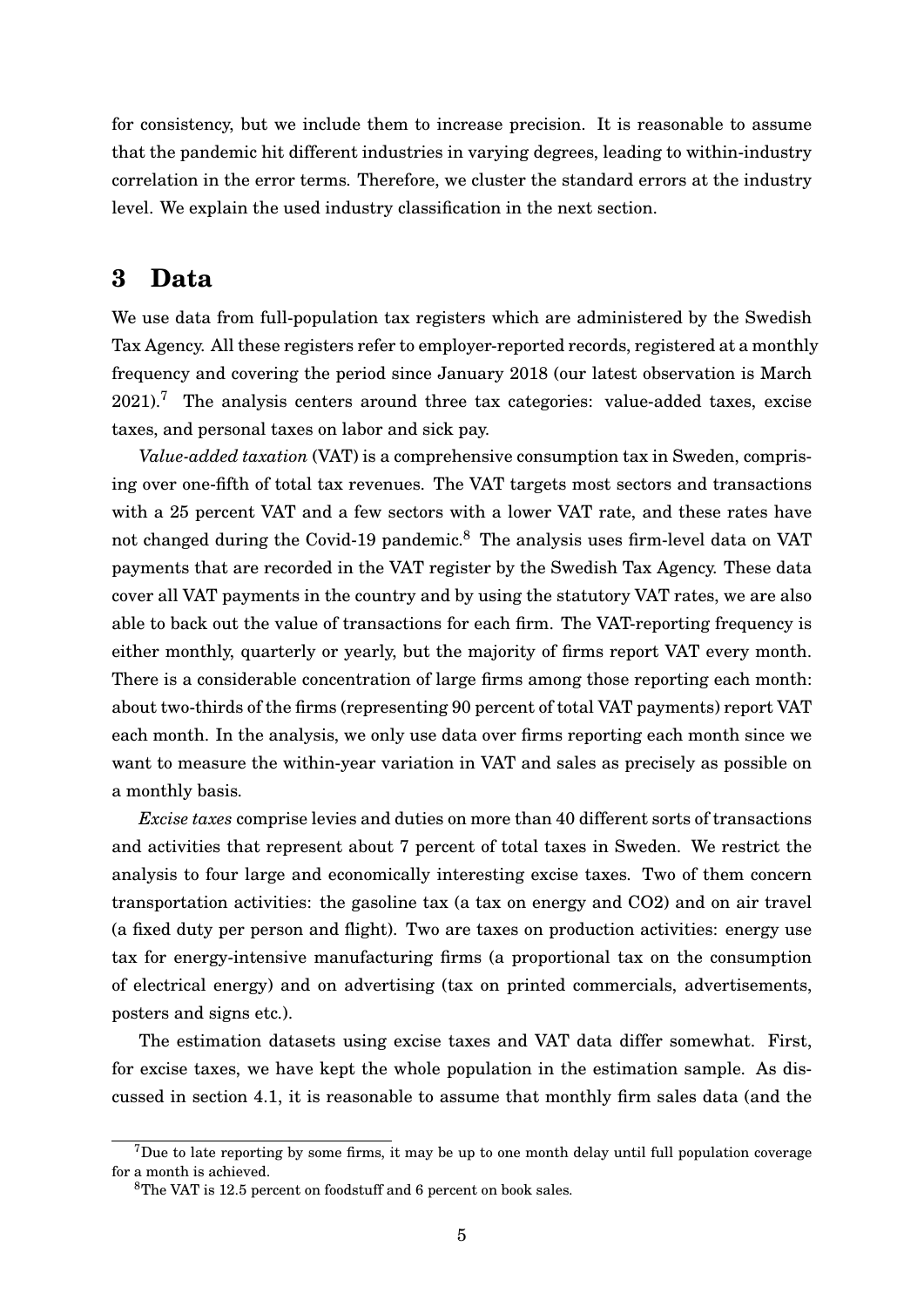corresponding VAT-data) contain outliers that can distort the estimation results. Therefore, the outliers were removed in the regression analysis on sales and VAT. For excise taxes however, the way data is collected does not provide any clear *a priori* reason to suspect large outliers. This is because that for a specific excise tax (say, on air travel), the data points (firm-month observations) reflect consumption or sales made by a large number of economic agents (consumers or firms). In other words, compared to monthly firms sales data, there are considerably fewer situations where a single order or other economic transaction can constitute an extreme outlier. This conjecture is supported by the placebo tests we perform for excise taxes, which will be shown after the presentation of the results.

*Taxes on labor and sick pay* refer to employer-reported payroll taxes (arbetsgivaravgifter), withheld municipal and state income taxes, and employers' expenses for shortterm sick-leave pay (sjuklön). Payroll taxes include several fees and taxes, some granting a drawing right in the social security system (for example, on old-age pensions) while others being pure statutory taxes. The municipal and state income taxes are the preliminary withheld tax payments made by employers. It should be noted that in the annual tax returns, employees receive tax reimbursements due to the earned income tax credit (jobbskatteavdrag) which is granted to everyone but has its largest proportional impact on low salaries. Sick pay is the reimbursement to employees on short-term sick leave that employers are obliged to pay for (up to the first 14 days of absence). Due to the Covid-19 pandemic, the government overtook the payment of all sick pay during March– June 2020 and partially for later months in 2020. In terms of reporting, employers were still required to pay in sick pay as before, but received ex post a repayment from the authorities. Our data consists of the sick-leave payments to the employees.

The analysis results from the estimation of [\(4\)](#page-4-1) using monthly firm-level data covering 2019 and 2020 and consisting of payroll taxes, withheld personal taxes and the amount of sick leave pay. For instance, each firm-month observation of payroll taxes is the total sum of payroll taxes that the firm has paid for all its employees during the particular month. Two of the three outcome variables (payroll taxes and sick pay) are only available at firm level. The third one, withheld personal income taxes, is available also at the individual level but in order to keep the measure units intact, we use firm-level data for all three outcomes. Because these monthly data were not collected in the administrative registers prior to 2019, we are not able to run placebo tests as in sections [4.1](#page-7-1) and [4.2.](#page-14-0) We have not removed any outliers as was done in the sales and VAT-data in sections [4.1](#page-7-1) since we do not believe that outliers pose a serious problem for the data used in this section. Thus, we run the estimation on the complete population using firm-fixed effects and standard errors clustered at the industry level. For the industry classification, we use the Swedish Standard Industrial Classification (SNI) of Statistics Sweden. In the Swedish Tax Agency data, if a firm is active in several industries, each firm is given the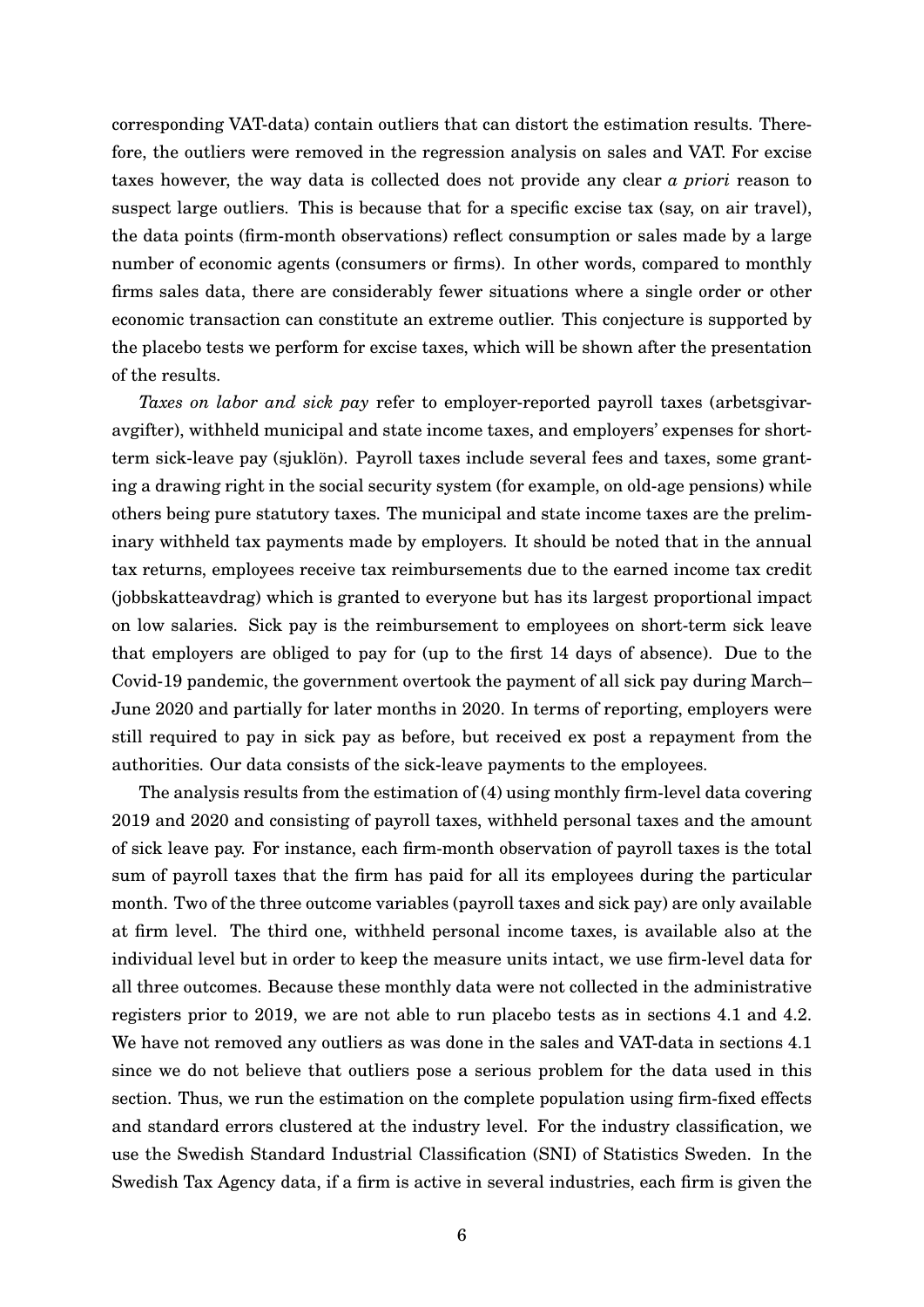<span id="page-7-0"></span>SNI-code corresponding to the largest share. We use the two-digit level denoted division by Statistics Sweden, resulting in 88 industries.<sup>[9](#page-0-0)</sup>

## **4 Results: Economic impact of the pandemic**

In this section, we first provide a descriptive analysis and then go on to estimate the impact of the COVID-19 pandemic on tax revenues in order to provide evidence on its effect on key economic activities. Three groups of taxes are analyzed: value-added taxes, excise taxes, and labor income taxes, and we also look at sick pay which is available in the same data source.

#### <span id="page-7-1"></span>**4.1 Value-added taxes and firm sales**

Figure [1](#page-8-0) displays the evolution of monthly firm sales and Figure [2](#page-8-1) shows VAT receipts of VAT-paying firms during the period 2018–2021. VAT payments trend upwards within each year, with a marked break during the vacation month of July. During the pandemic, it is notable that this pattern has remained the same over all years, including the pandemic period. VAT receipts appear to have decreased after the outbreak of the Coronavirus in April–May 2020 and thereafter went back to almost pre-pandemic levels. Total turnover, or sales, among VAT-paying firms have been more variable over time. Turnover levels in 2020 and early 2021 are clearly lower than in the same months during 2019 except for December 2020 and February 2021. The larger impact on sales than on VAT is primarily explained by the fact that sectors where turnover fell the most, transportation and cultural events, are sectors with the lowest statutory VAT rate.

<sup>9</sup>See https://www.scb.se/en/documentation/classifications-and-standards/swedish-standard-industrialclassification-sni/ for details.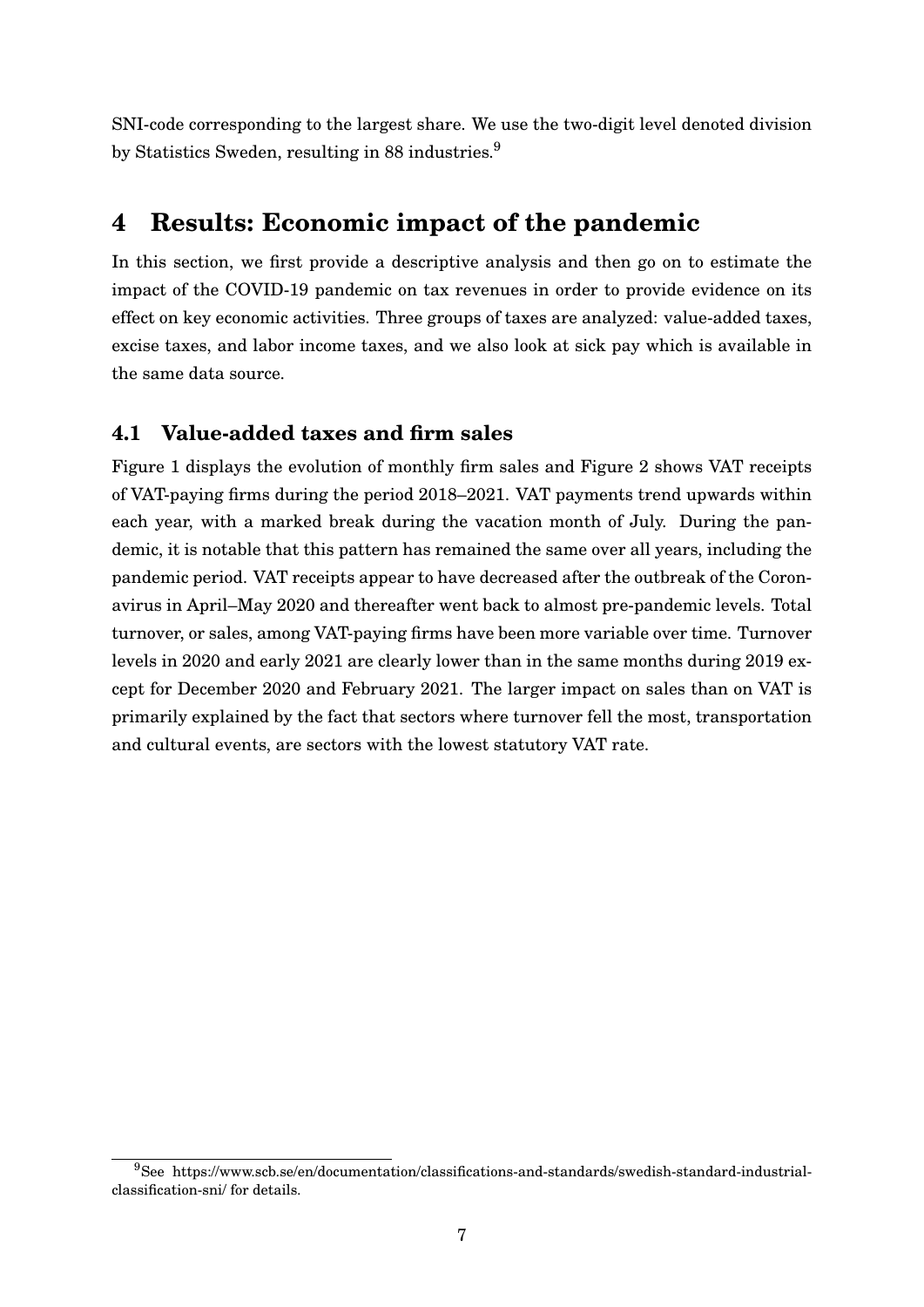<span id="page-8-0"></span>

*Note*: Monthly sales of VAT-paying firms corresponds to the firm's total sales, including export and in some rare cases non-VAT eligible sales. SEK/EUR≈ 0.1

<span id="page-8-1"></span>

Figure 2: Value-added taxes, 2018–2021

*Note*: Monthly net value-added tax (VAT) payments from all output VAT-variants (6%, 12% and 25%) net of input VAT. SEK/EUR $\approx 0.1$ .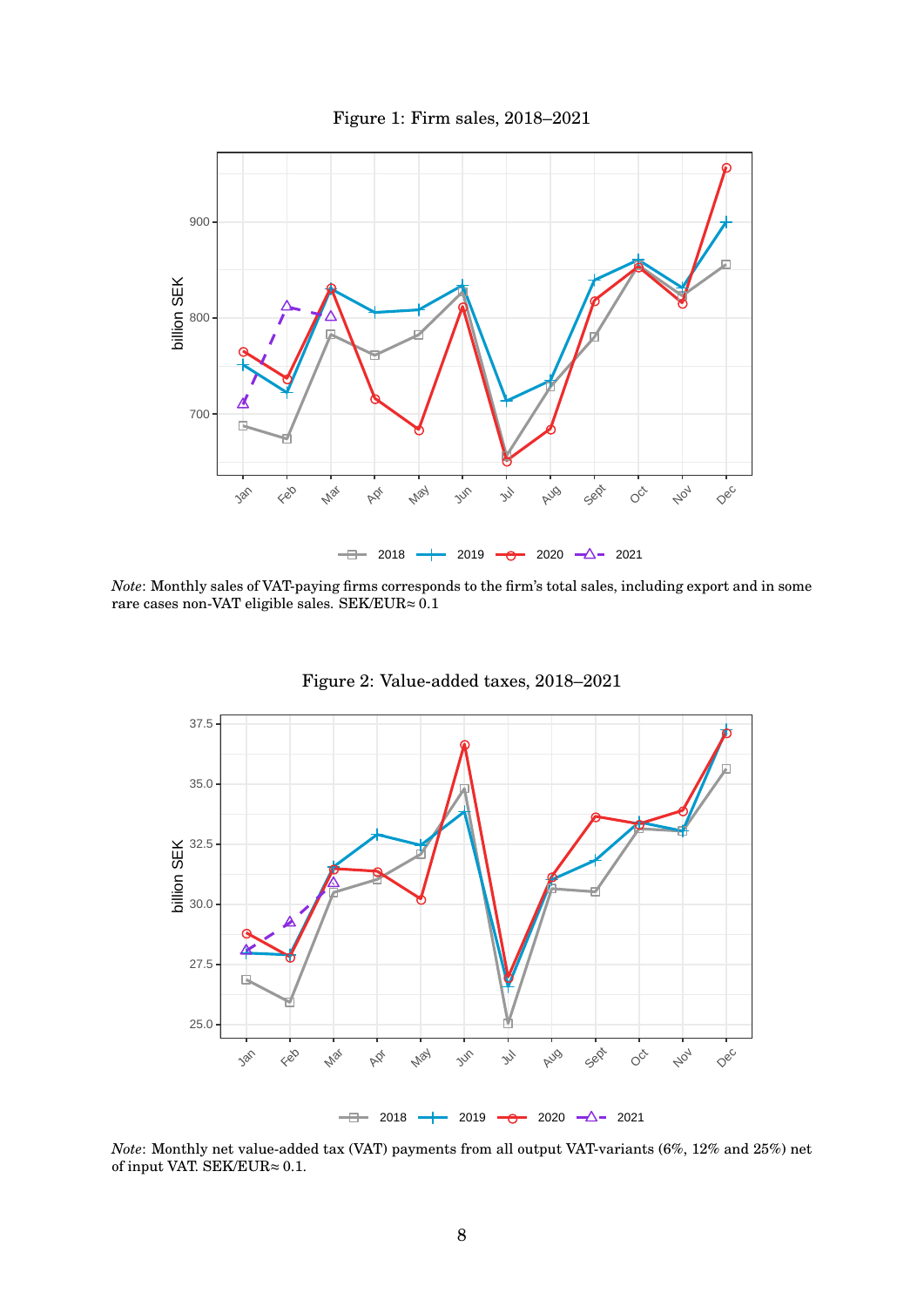As noted in section [3,](#page-5-0) firms that report with a lower frequency than monthly (for instance, each trimester or year) have been removed from the analysis since we want to measure the within-year variation in VAT and sales as precisely as possible on a monthly basis. Since large firms usually report each month, we lose only 10% of the amounts in data in this way. In principle, it is possible to interpolate monthly data from lower-frequency data under the (unrealistic) assumption that VAT and firm sales are equally distributed across months. To illustrate what this would mean in practice, we have included Figure [A1](#page-24-0) in Appendix A that shows the firm sales data for firms reporting each month (bottom-right, same as Figure [1\)](#page-8-0), as well as interpolated data using: all firms; VAT-reporting period 1, 3, or 12 months; and VAT-reporting period 1 or 3 months. Except for the bottom-right panel which is the preferred one in the paper, the rest of the panels in Figure [A1](#page-24-0) are in practice indistinguishable from each other. It is however apparent from the data for 2021 that using the interpolation method is not adequate: except for the bottom-right preferred firm population, the 2021-data are severely underestimated in the interpolated data sets. The reason for this is that data for late dates (especially January-March 2021) for firms reporting with lower than monthly frequency simply has not arrived in our registers at the time of the analysis.

The estimation of COVID-impacts on VAT and firm sales uses [\(4\)](#page-4-1) and data on monthly VAT and sales in thousands SEK per month during 2019 and 2020. Results are presented in the first column of Table [1.](#page-10-0) The estimated impact corresponds to  $\theta_3$  from [\(4\)](#page-4-1) and shows an effect of -204,710 SEK (approximately 20,500 EUR) which is statistically significant at the one percent level. As it is quite common for firms to declare zero sales during a particular month, it is not feasible to log-transform the data for easier interpretation and comparison. Instead, we provide an approximate percentage effect interpretation by relating the effect to the mean of the outcome variable during January and February 2019 (the row *Mean*, 3,026,550 SEK). This is equivalent to relating the effect to the intercept in a model without firm-fixed effects. Doing this suggests a COVID-impact on firm sales of about -6.76%. The effect on VAT is negative, significant a the five percent level, but smaller in magnitude at about -3.8%.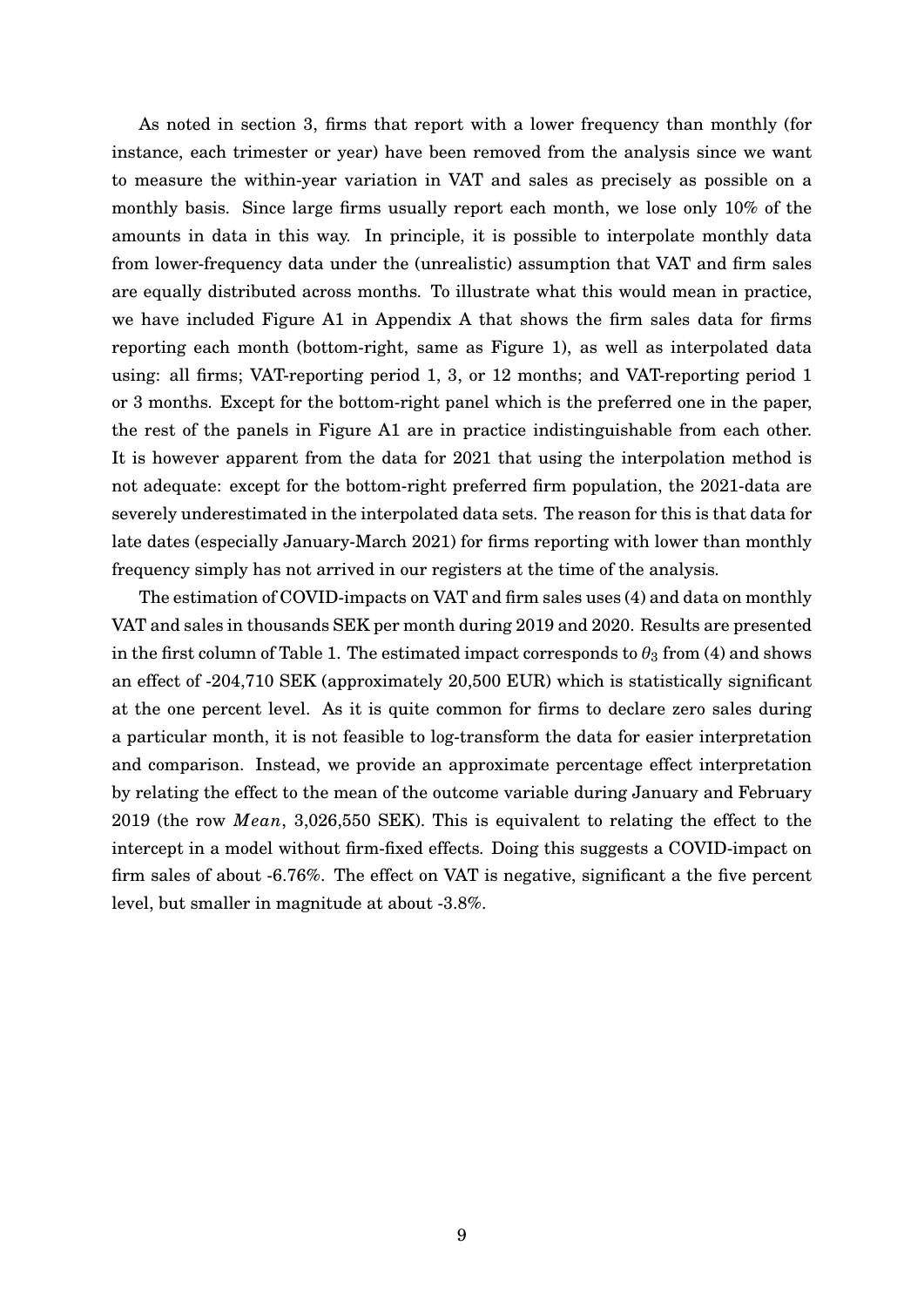|                         | Effect estimate<br>Full sample |                      | Placebo 2019<br>Full sample |                       | Placebo 2018<br>Full sample |                      | Placebo 2019<br>No outliers |                     |
|-------------------------|--------------------------------|----------------------|-----------------------------|-----------------------|-----------------------------|----------------------|-----------------------------|---------------------|
|                         | (1)<br>Sales                   | (2)<br>VAT           | (3)<br>Sales                | (4)<br><b>VAT</b>     | (5)<br>Sales                | (6)<br><b>VAT</b>    | (7)<br>Sales                | (8)<br><b>VAT</b>   |
| COVID impact            | $-204.71**$                    | $-16.26*$            | $-98.66$                    | $-9.16$               | 38.49                       | $-1.60$              | 0.43                        | $-0.10$             |
| $Year\,2020$            | (68.47)<br>24.49               | (6.56)<br>3.25       | (55.83)<br>$228.89**$       | (6.59)<br>$23.08**$   | (36.77)<br>$176.73***$      | (3.76)<br>$25.67***$ | (1.64)<br>2.18              | (0.23)<br>$0.59**$  |
| $March - Dec$           | (54.12)                        | (6.34)               | (72.89)                     | (7.88)                | (44.86)                     | (7.48)               | (1.45)                      | (0.20)              |
|                         | $316.39**$<br>(96.29)          | $50.54**$<br>(15.82) | $425.25***$<br>(98.87)      | $60.93***$<br>(15.11) | 394.24***<br>(92.33)        | 63.48***<br>(16.79)  | $50.35***$<br>(5.81)        | $9.26***$<br>(0.88) |
| Mean                    | 3026.55                        | 426.09               | 2795.55                     | 400.75                | 2611.3                      | 374.5                | 178.05                      | 33.17               |
| $COVID$ impact $(\%)$   | $-6.76$                        | $-3.82$              | $-3.53$                     | $-2.29$               | 1.47                        | $-0.43$              | 0.24                        | $-0.29$             |
| Observations            | 5,827,645                      | 5,827,645            | 5,831,611                   | 5,831,611             | 5,822,419                   | 5,822,419            | 5, 195, 583 5, 195, 583     |                     |
| Adjusted $\mathbb{R}^2$ | 0.87                           | 0.94                 | 0.91                        | 0.94                  | 0.92                        | 0.94                 | 0.96                        | 0.79                |

<span id="page-10-0"></span>Table 1: Fixed-effect estimates of the COVID-19-impact on firm sales and value-added taxes: Choice of empirical specification.

*Note*: <sup>\*</sup>p<0.05; <sup>\*\*</sup>p<0.01; <sup>\*\*\*</sup>p<0.001. The table presents regressions using firm-level records on monthly VAT payments and total sales in billions of SEK (SEK/EUR $\approx 0.1$ ).

We can test the parallel-trend assumption [\(3\)](#page-4-0) informally since we have VAT and sales data for 2018. To this end, the third column of Table [1](#page-10-0) contains the placebo effect estimated using specification [\(4\)](#page-4-1) but on data covering 2018 and 2019 and with the treatment group variable re-defined as  $D_t = 1[t = 2019]$ . The point estimate for the placebo effect is about -98,660 SEK, that is, of the same sign and about half in size compared to the effect estimate. Although not statistically significant on the usual 5 percent level, we are not convinced by this placebo analysis as the placebo effect is quite substantial. To further investigate, in specification (5) in Table [1,](#page-10-0) we roll back the analysis one more year and estimate a placebo effect using data covering 2017 and 2018 with  $D_t = 1[t = 2018]$ . Now the point estimate of the placebo effect is positive and lower in magnitude (about 38 thousand SEK) and far from being significant on any reasonable significance level. This result could be interpreted as suggesting to estimate the effect on data from 2020 and 2018 (or even 2017), but that does not seem satisfactory for at least two reasons. First, the longer the distance between the treatment and control years, the harder it is to argue that the equivalent of assumption [\(3\)](#page-4-0) holds. Besides the pandemic, more changes in the economy have arguably occurred between 2018 and 2020 than between 2019 and 2020. Second, using another year as a reference does not provide any clue as to the reason for the relatively large placebo effect using 2019 as the treatment year.

The results from the placebo analysis indicate that the year 2019 stands out somehow in relation to 2018 and 2017. When studying firm sales, it is not unreasonable to believe that there are instances of monthly outliers, for example, reporting a very big order, that can distort the results. To test this conjecture, in specification (7) in Table [1,](#page-10-0) we have once more estimated a placebo effect on data covering 2018 and 2019 with 2019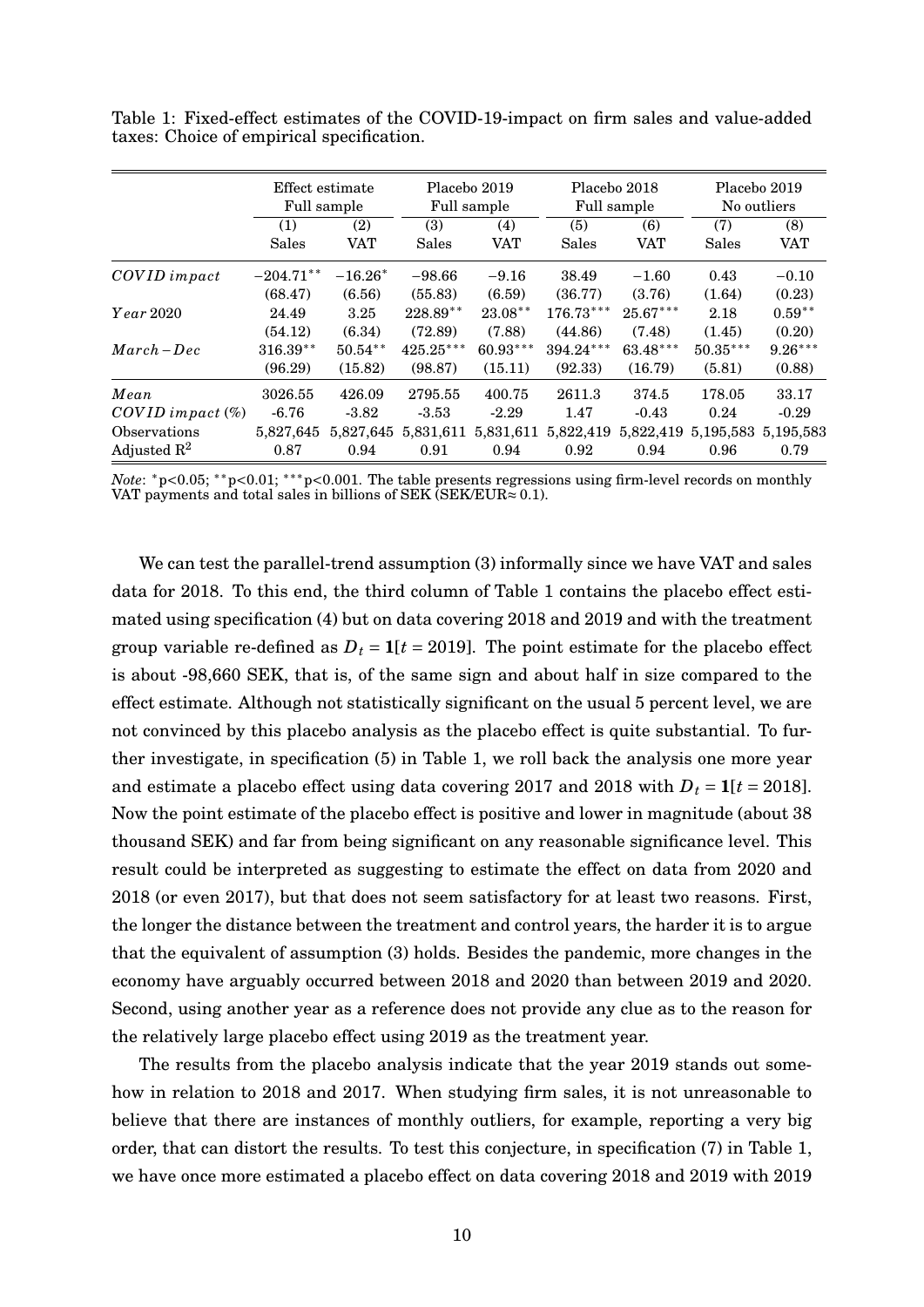as treatment year, but this time on a sample where outliers have been removed on a monthly basis. During a particular month, an outlier is defined as a value that lies above  $Q_3 + 3(Q_3 - Q_1)$ , where  $Q_1$  and  $Q_3$  are the first and third quartiles, respectively.<sup>[10](#page-0-0)</sup> It is more common to see a factor of 1.5 instead of 3, but we have chosen the latter in order to keep a larger share of the population in the sample. Removing outliers in this manner appears to render the placebo effect estimates insignificant, both in economic and statistical terms. The point estimate transformed to a percentage effect falls dramatically in magnitude and changes sign (from -3.53% for the full sample to 0.24% when outliers are removed). We find this result more convincing than the placebo for the full sample assuming 2018 is the treatment year (specification (5)). Thus, on data with the outliers removed, the placebo test provides informal support that the parallel trends assumption holds. Although we have not mentioned VAT as outcome variable, it is evident from the results in Table [1](#page-10-0) that removing outliers is needed for VAT also. Consequently, for both VAT and sales, we remove outliers in the subsequent regression analysis.

Continuing to the main analysis of the VAT and firm sales, Table [2](#page-13-0) presents the results from estimating equation [\(4\)](#page-4-1) on monthly firm sales and VAT data during 2019 and  $2020$ .<sup>[11](#page-0-0)</sup> For firm sales, the effect is about -15,210 SEK, or about 8.12%, and the corresponding numbers for VAT are is -2,510 SEK (-7.16%). Both estimates are significant at the one-percent level.

How much of these negative effects are due to a general COVID-impact on the economy as a whole, and how much can be attributed to a direct impact of Coronavirus contagion? It is not possible to provide a direct answer to this question since the whole of Sweden has been affected by both factors. We can however utilize the geographical variation of contagion levels in Sweden to shed some light on the issue. This analysis is done along two lines of reasoning concerning the mechanism behind the observed effect: i) an overall decrease of economic activity in the whole Swedish economy or ii) an overall decrease with an additional effect due to the COVID infection rate within the municipality where the firm is registered. In the following, we attempt see whether there is support in data for ii) in favour of i) by interacting all categorical covariates in [\(4\)](#page-4-1) with the a function of the COVID infection rate in each firm's municipality of registration.

The infection rates are calculated as follows. First, we retrieved weekly COVID infection numbers at the municipality level for the period March–December 2020 from the Swedish Public Health Agency.[12](#page-0-0) During a particular week running over two separate

 $10$ We get similar results when we remove outliers defined as any value above the 95th percentile of the firm sales distribution during a particular month.

<sup>&</sup>lt;sup>11</sup>Outliers have been removed according to the interquartile range-procedure described above. To keep the sample the same irrespective of outcome variable, we have removed outliers with respect to firm sales. This is reasonable also because sales are the tax base for VAT and if it were not for the different VAT-rate levels for different goods (6%, 12% and 25%), the results for sales and VAT would have been in practice indistinguishable.

<sup>12</sup>https://www.folkhalsomyndigheten.se/smittskydd-beredskap/utbrott/aktuella-utbrott/covid-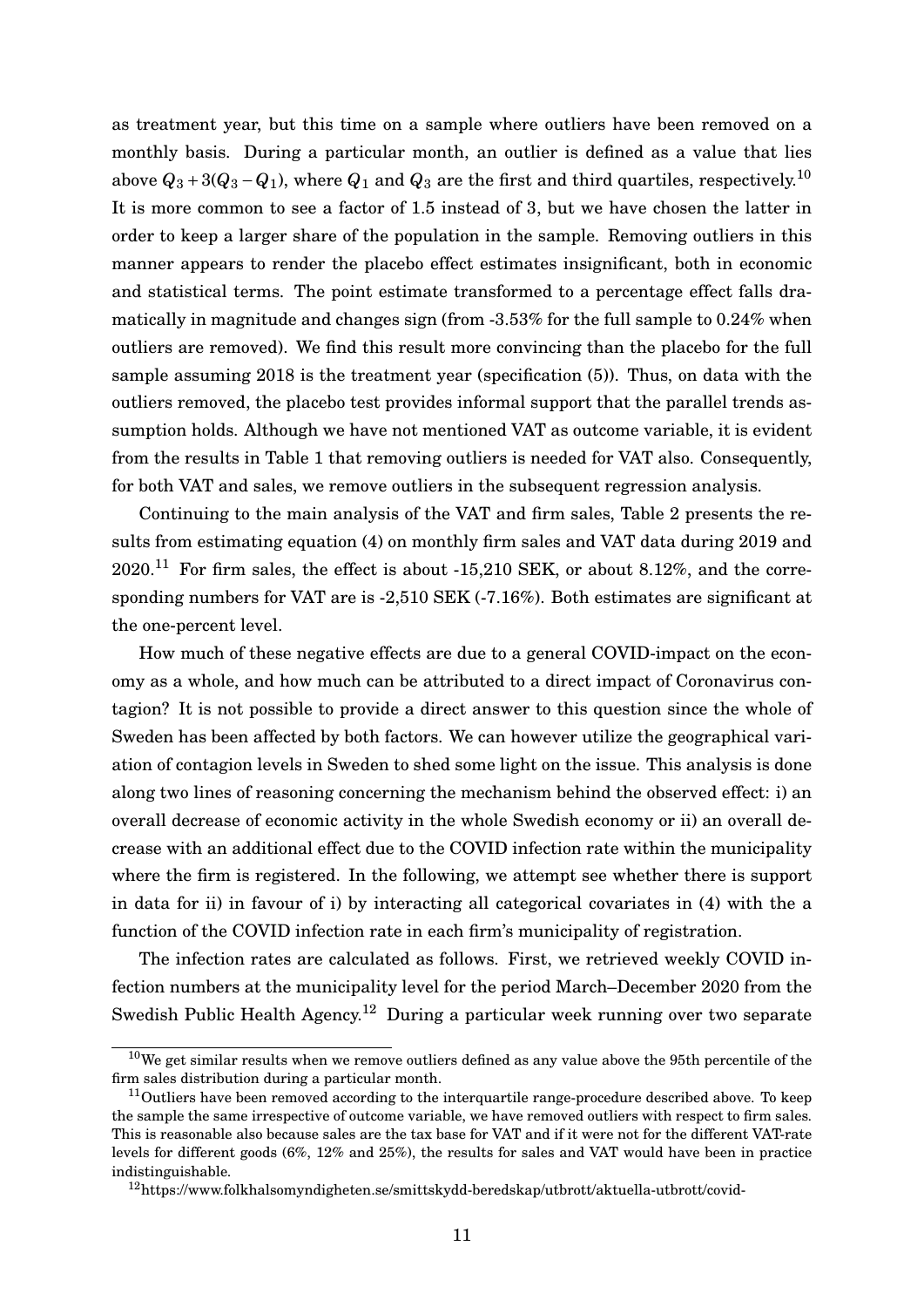months, the month in which Thursday occurs decides the month where all COVID cases are registered. This is only relevant for the first week in March and the last week in December 2020, since we sum the total number of cases for each municipality from March to December. This corresponds to the definition of  $S_m$  in equation [\(4\)](#page-4-1). We then divide the total number of cases by the population in each municipality on December, 31 2020 using data from Statistics Sweden.<sup>[13](#page-0-0)</sup>. Finally, using  $C_k$  =the total number of COVID cases from *March to December 2020 per capita in municipality k*, we divide firms into four quartile groups,  $QG_1 - QG_4$ . Firms are ranked according to their registration municipality's infection incidence with  $QG_1$  being municipalities with  $C_k$  below the first quartile,  $QG_2$ with *C<sup>k</sup>* between the first and second quartiles, and so forth.

The results from interacting with dummy variables corresponding to  $QG_1 - QG_4$  are presented in the last two columns in Table [2.](#page-13-0) The group of firms registered in municipalities with the largest accumulated Coronavirus infection rate (that is, those in *QG*4) are chosen as the reference. If conjecture ii above is correct, we expect that a negative effect in *QG*<sup>4</sup> is larger in magnitude than in the other groups with lower infection rates. For firm sales, the effect estimate for  $QG_4$  is -19,360 SEK (-10.33%) and statistically significant at the one percent level. The positive estimate for  $Im \, part \times QG_3$  of 7,220 SEK (3.85%) indicates that the pandemic had a lower impact on firms in municipalities with infection rate between the median and the third quartile. For  $QG_2$ , the relative effect is of roughly the same magnitude  $(-3.63\%)$  and in  $QG_1$  the effect is not statistically significant but the point estimate is larger in magnitude (4.77%). The interaction results for VAT in the last column in Table [2](#page-13-0) are very similar: The COVID-impact in  $QG_4$  is about -9.36% and the relative effects in *QG*<sup>1</sup> −*QG*<sup>3</sup> are 3.71%, 3.94%, and 4.34%, respectively. As with firm sales, the relative effect in group  $QG_1$  is not statistically significant at the five percent level.

<sup>19/</sup>statistik-och-analyser/bekraftade-fall-i-sverige/.

<sup>13</sup>https://scb.se/hitta-statistik/statistik-efter-amne/befolkning/befolkningenssammansattning/befolkningsstatistik.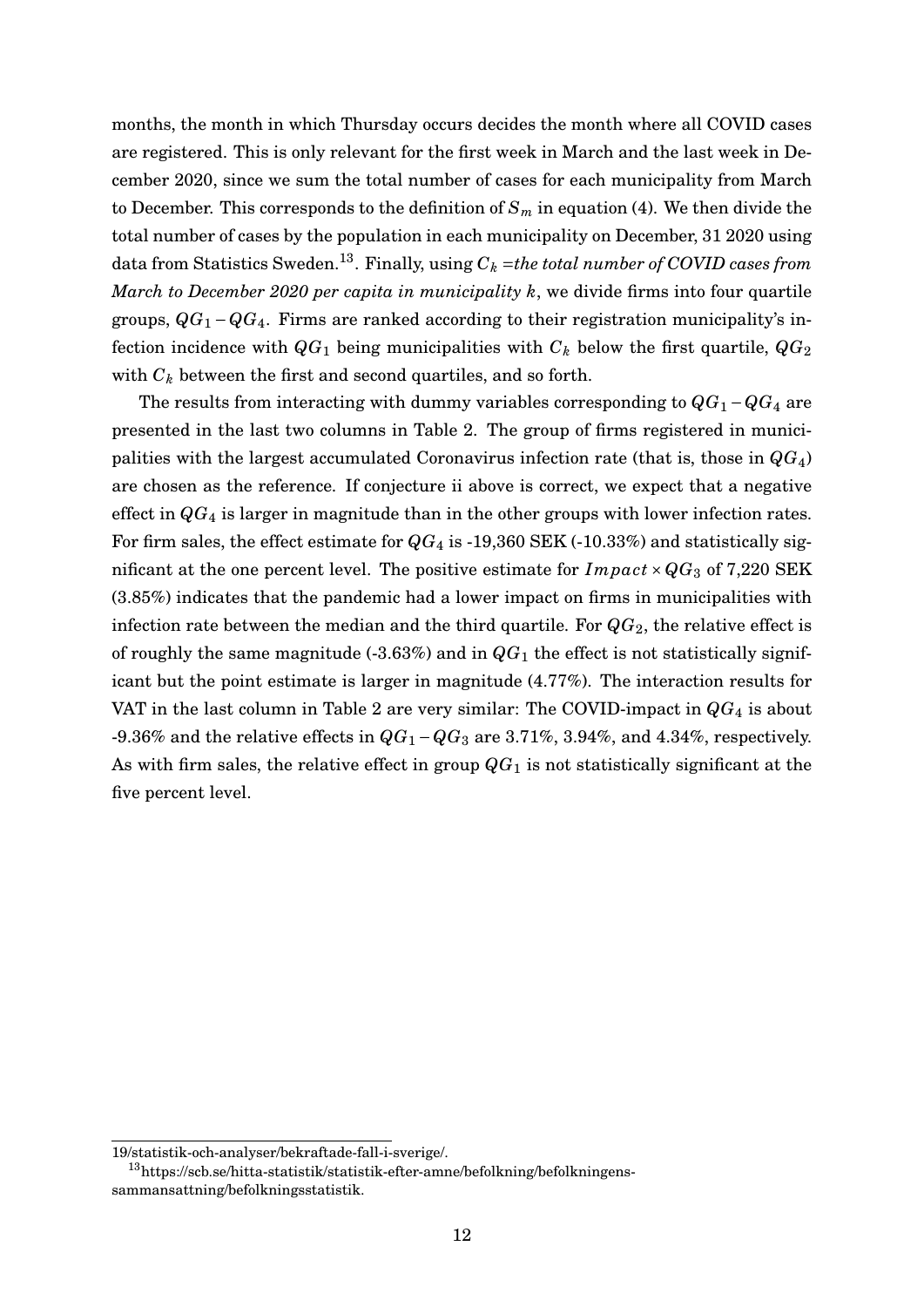|                                 |                  | Mean effect      | Interaction with municipal<br>COVID infection rate<br>$(QG1 = Lovest, QG4 = Highest)$ |            |  |
|---------------------------------|------------------|------------------|---------------------------------------------------------------------------------------|------------|--|
|                                 | $\overline{(1)}$ | $\overline{(2)}$ | (3)                                                                                   | (4)        |  |
|                                 | <b>Sales</b>     | VAT              | Sales                                                                                 | <b>VAT</b> |  |
| COVID impact                    | $-15.21***$      | $-2.51***$       | $-19.36**$                                                                            | $-3.28***$ |  |
|                                 | (4.67)           | (0.80)           | (6.06)                                                                                | (0.99)     |  |
| $Im\,pack \times QG_3$          |                  |                  | $7.22*$                                                                               | $1.30*$    |  |
|                                 |                  |                  | (3.30)                                                                                | (0.53)     |  |
| $Im\,pack \times QG_2$          |                  |                  | $6.79*$                                                                               | $1.38***$  |  |
|                                 |                  |                  | (3.11)                                                                                | (0.49)     |  |
| $Im\,pack \times QG_1$          |                  |                  | 8.95                                                                                  | 1.52       |  |
|                                 |                  |                  | (5.01)                                                                                | (0.92)     |  |
| Year 2020                       | 0.06             | 0.12             | $-1.05$                                                                               | $-0.05$    |  |
|                                 | (1.23)           | (0.22)           | (1.71)                                                                                | (0.29)     |  |
| $March-Dec$                     | 49.44***         | $9.02***$        | $45.69***$                                                                            | $8.24***$  |  |
|                                 | (6.23)           | (0.89)           | (5.62)                                                                                | (0.78)     |  |
| $QG_3$                          |                  |                  | $-16.56***$                                                                           | $-3.24***$ |  |
|                                 |                  |                  | (4.34)                                                                                | (0.85)     |  |
| $QG_2$                          |                  |                  | $-11.57***$                                                                           | $-2.54***$ |  |
|                                 |                  |                  | (3.17)                                                                                | (0.51)     |  |
| $QG_1$                          |                  |                  | $-38.33***$                                                                           | $-7.84***$ |  |
|                                 |                  |                  | (8.57)                                                                                | (1.53)     |  |
| $Year\,2020\times QG_3$         |                  |                  | $3.04*$                                                                               | 0.45       |  |
|                                 |                  |                  | (1.32)                                                                                | (0.24)     |  |
| $Year\,2020\times QG_2$         |                  |                  | 2.12                                                                                  | 0.29       |  |
|                                 |                  |                  | (1.49)                                                                                | (0.24)     |  |
| $Year\,2020\times QG_1$         |                  |                  | $7.39***$                                                                             | $1.55***$  |  |
|                                 |                  |                  | (2.68)                                                                                | (0.54)     |  |
| $March - Dec \times QG_3$       |                  |                  | $7.11***$                                                                             | $1.39**$   |  |
|                                 |                  |                  | (2.38)                                                                                | (0.47)     |  |
| $March - Dec \times QG_2$       |                  |                  | $10.44***$                                                                            | $2.10***$  |  |
|                                 |                  |                  | (2.37)                                                                                | (0.43)     |  |
| $March - Dec \times QG_1$       |                  |                  | $3.19\,$                                                                              | 0.92       |  |
|                                 |                  |                  | (3.71)                                                                                | (0.70)     |  |
| Mean Jan-Feb 2019               | 187.47           | 35.01            | 187.47                                                                                | 35.01      |  |
| $COVID$ impact $(\%)$           | $-8.12$          | $-7.16$          | $-10.33$                                                                              | $-9.36$    |  |
| $Im \, pat \times QG_3 \, (\%)$ |                  |                  | 3.85                                                                                  | 3.71       |  |
| $Im\,pat \times QG_2$ (%)       |                  |                  | 3.62                                                                                  | 3.94       |  |
| $Im\,pat\times QG_1\,(\%)$      |                  |                  | 4.77                                                                                  | 4.34       |  |
| Observations                    | 5,189,228        | 5,189,228        | 5,189,228                                                                             | 5,189,228  |  |
| Adjusted $\mathbb{R}^2$         | 0.60             | 0.63             | 0.60                                                                                  | 0.63       |  |

<span id="page-13-0"></span>

*Note*: <sup>\*</sup>p<0.05; <sup>\*\*</sup>p<0.01; <sup>\*\*\*</sup>p<0.001. The table presents regressions using firm-level records on monthly VAT payments and total sales in billions of SEK (SEK/EUR $\approx 0.1$ ).

Altogether, these findings suggest that the local COVID infection rate is an important factor behind firms' lost revenue. Since all quartile groups, in varying degrees, have been affected by the local COVID infection rate, it is hard to pinpoint the relative effect sizes of the general downturn of the economy due to COVID and the extra effect due to the local infection rate. However, the effect variation with respect to the COVID infection rate is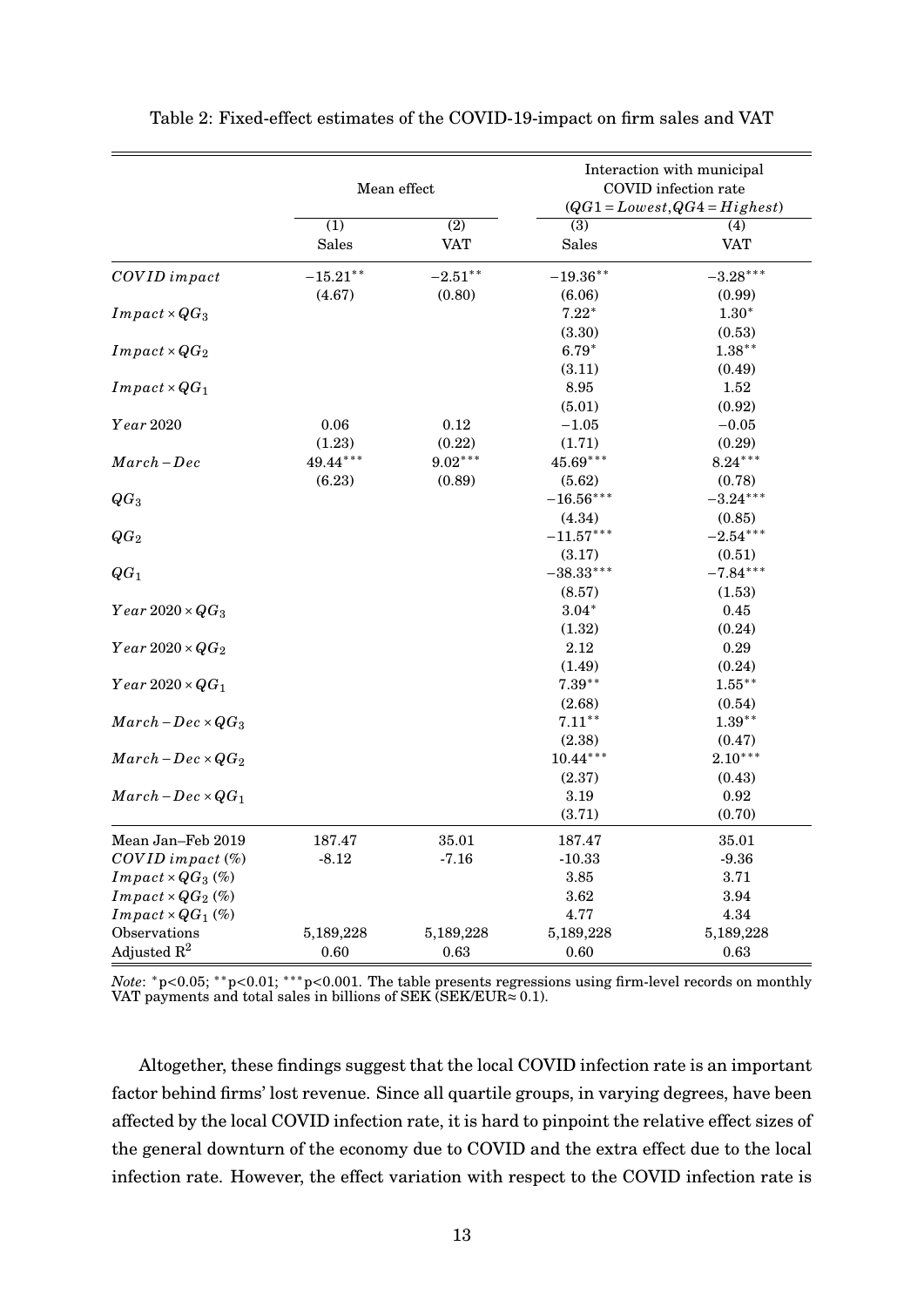fairly large, suggesting that the local contagion effect is an important factor. For firm sales for instance, the effect difference between  $QG_2$  and  $QG_1$  indicates about drop in absolute effect size of slightly above one-third  $(3.85/10.33 \approx 37\%)$ , which is a substantial number.

#### <span id="page-14-0"></span>**4.2 Excise taxes**

The monthly evolution of revenues from four large excise taxes are displayed in Figure [3.](#page-15-0) Two of these excise taxes concern transport activities, air travel and car fuels, and two concern commercial activities, advertising and manufacturing firms' electricity usage. It is widely perceived that the COVID pandemic has not affected all sectors equally, as was also noticed in the above analysis of VAT payments and firm sales. This figure confirms that notion. Transportation activities decreased substantially during the pandemic, with the air travel tax receipts almost vanishing entirely while the car fuel tax also dropped but to a much lesser extent. While air travel taxes have been low ever since the outbreak of the pandemic, the gasoline taxes rebounded in the second half-year of 2020. Looking at commercial activities, the tax on advertising expenses (printed adds, posters, signs etc.) dropped by roughly half after the outbreak of the pandemic and has stayed low up until 2021. The sum of tax deductions for electricity usage for industrial purposes (*industrial electricity*), which offer an approximate measure of production activity in the private sector, have decreased during the pandemic and there is no apparent rebound during 2021.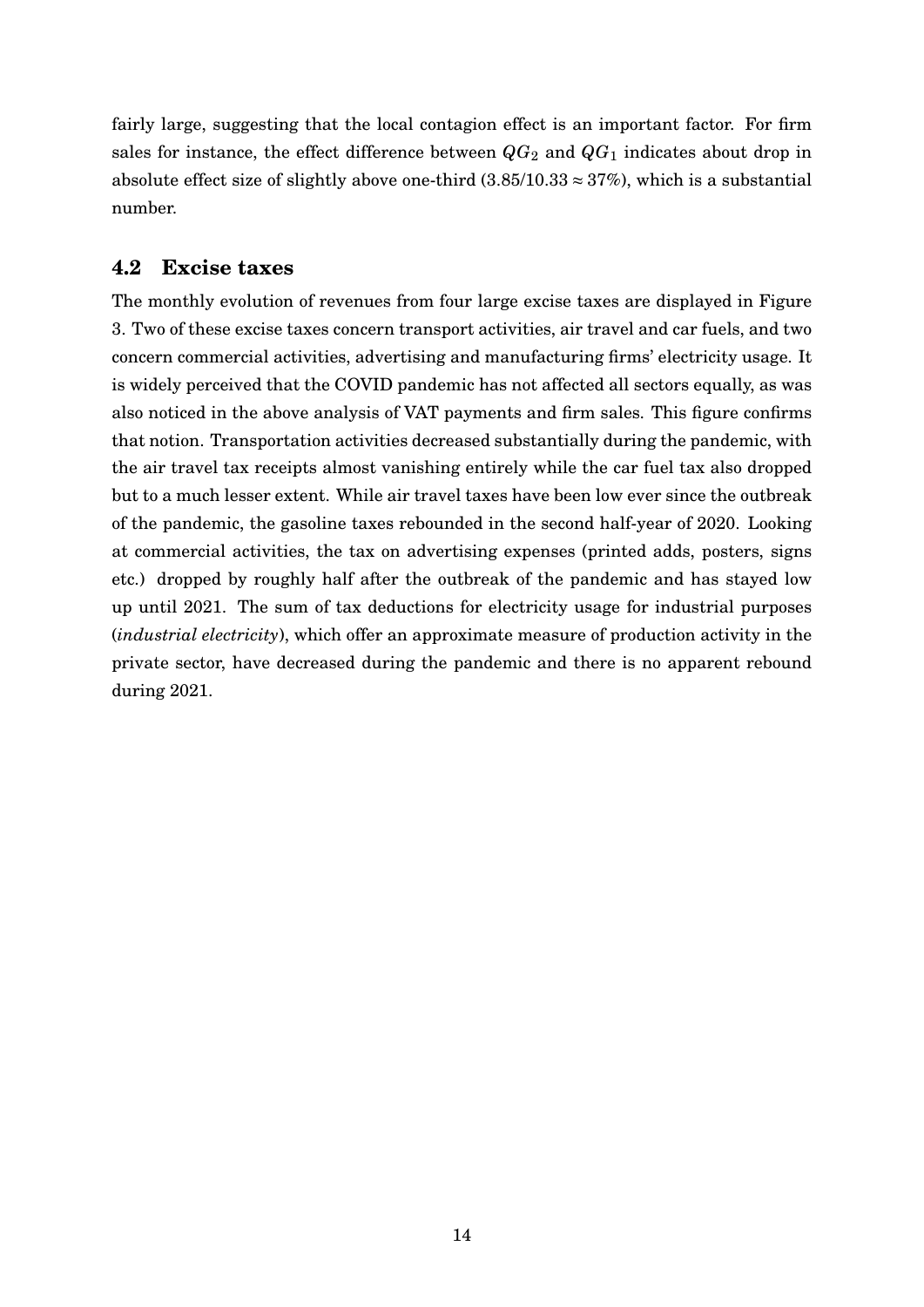<span id="page-15-0"></span>

Figure 3: Excise tax revenues, 2018–2021

*Note*: The figure shows total excise tax revenues on air travel, gasoline, advertisement and industrial electricity usage. We measure industrial electricity usage by tax deductions for electricity usage for industrial purposes. One SEK is approximately equal to 0.1 EUR.

We estimate the pandemic effect on excise taxes using the same framework as above in equation  $(4)$ .<sup>[14](#page-0-0)</sup> Table [3](#page-16-0) presents the estimated mean effect. All point estimates have the expected negative signs and the approximate percentage effects are all economically significant. The only statistically significant mean effects are for air travel and industrial electricity. For air travel, the estimated effect is -1,084,080 SEK and it is statistically significant at the 0.1 percent level. The percentage effect approximation (-110.67%) is very imprecisely measured for such a high effect, but it is nevertheless clear that air travel was hit very hard by the pandemic. The point estimate for industrial electricity is -189,920 SEK or about -5.35%.

<sup>14</sup>A difference in the empirical specification compared here to the one in section [4.1](#page-7-1) is that it is not feasible to cluster the standard errors on industry level. Although there is some variation in the industry affiliation of the firms that fill in and report tax declarations for a certain excise tax, there is likely a weak connection between firm industry and the industry of the actual consumption upon which the excise tax is based. Instead of clustering the standard errors on industry level, we cluster on firm level in order to take into consideration the within-firm correlation of observations measured in different months.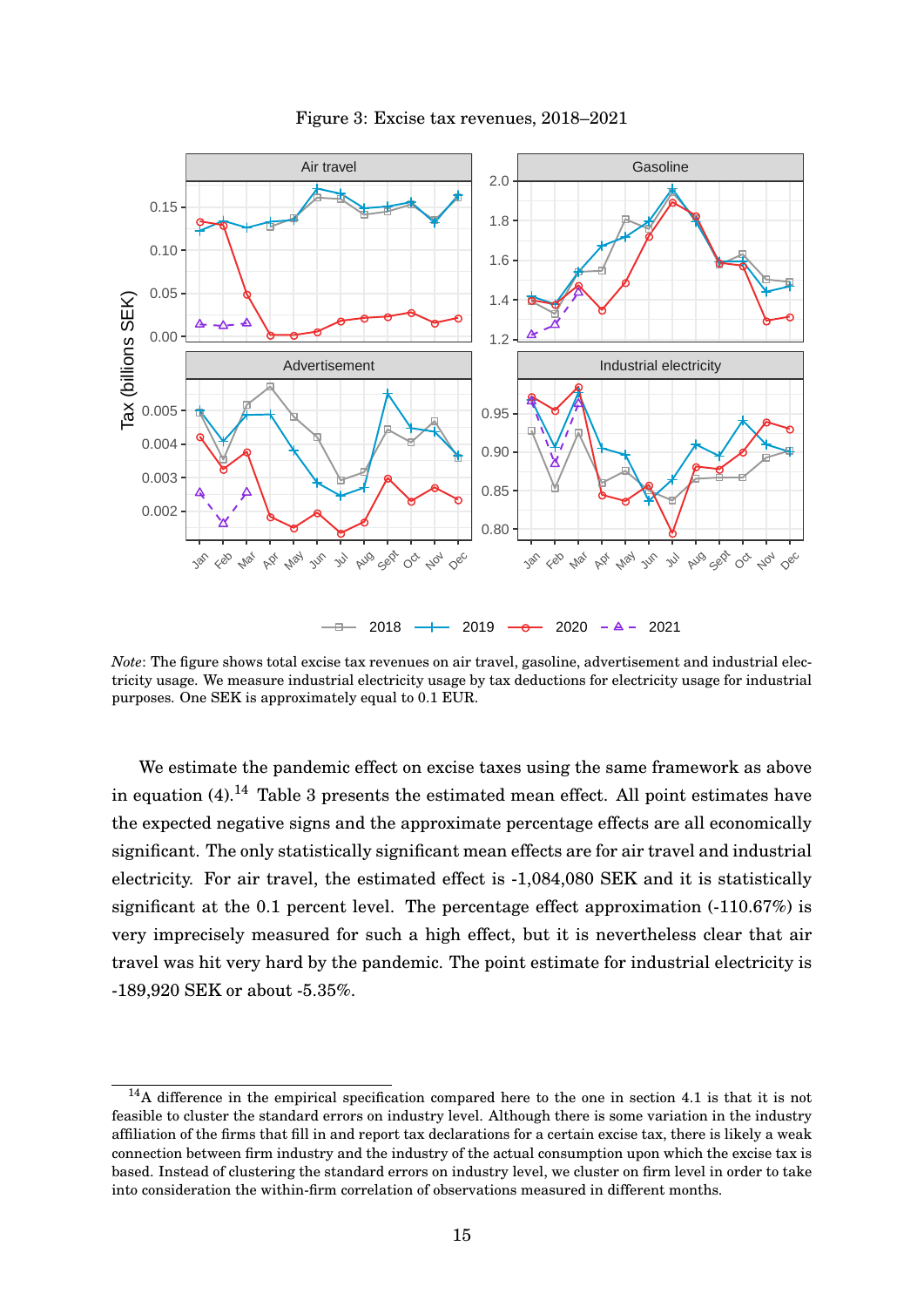<span id="page-16-0"></span>

|                         | (1)            | (2)         | (3)           | (4)<br>Industrial |
|-------------------------|----------------|-------------|---------------|-------------------|
|                         | Air travel     | Gasoline    | Advertisement | electricity       |
| COVID impact            | $-1,084.07***$ | $-1,911.74$ | $-21.55$      | $-189.92*$        |
|                         | (316.65)       | (1,120.39)  | (14.00)       | (78.23)           |
| <i>Year</i> 2020        | $-3.28$        | 15.23       | $-16.53*$     | $122.06*$         |
|                         | (89.97)        | (383.44)    | (7.61)        | (54.29)           |
| Mar-Dec                 | 141.92         | 4 683.47*   | $-12.23$      | $-104.30*$        |
|                         | (88.05)        | (2226.17)   | (9.52)        | (42.89)           |
| Mean Jan–Feb 2019       | 979.51         | 23899.2     | 89.94         | 3550.12           |
| $COVID$ impact $(\%)$   | $-110.67$      | $-8.00$     | $-23.96$      | $-5.35$           |
| Observations            | 3,010          | 1,399       | 1,151         | 6,588             |
| Adjusted $\mathbb{R}^2$ | 0.67           | 0.98        | 0.64          | 0.99              |

Table 3: Fixed-effect estimates of the Covid-19-impact on excise taxes

Note: \*p<0.05; \*\*p<0.01; \*\*\*p<0.001. The table presents regressions using firm-level payments of four excise taxes in billions of SEK. Electricity usage for industrial purposes is measured by tax deductions for electricity usage for industrial purposes. One SEK is approximately equal to 0.1 EUR.

Table [4](#page-17-0) presents the effect of the pandemic, estimated separately for three periods during 2020: March–May, June–August, and September–December.<sup>[15](#page-0-0)</sup> As previously, all point estimates have the expected, negative, signs and are economically significant.

<sup>&</sup>lt;sup>15</sup>Note that due to the way data on excise taxes is collected, and also the characteristics of several of the taxes, it is not meaningful to interact the effect with local Covid infection rates as was done in section [4.1.](#page-7-1)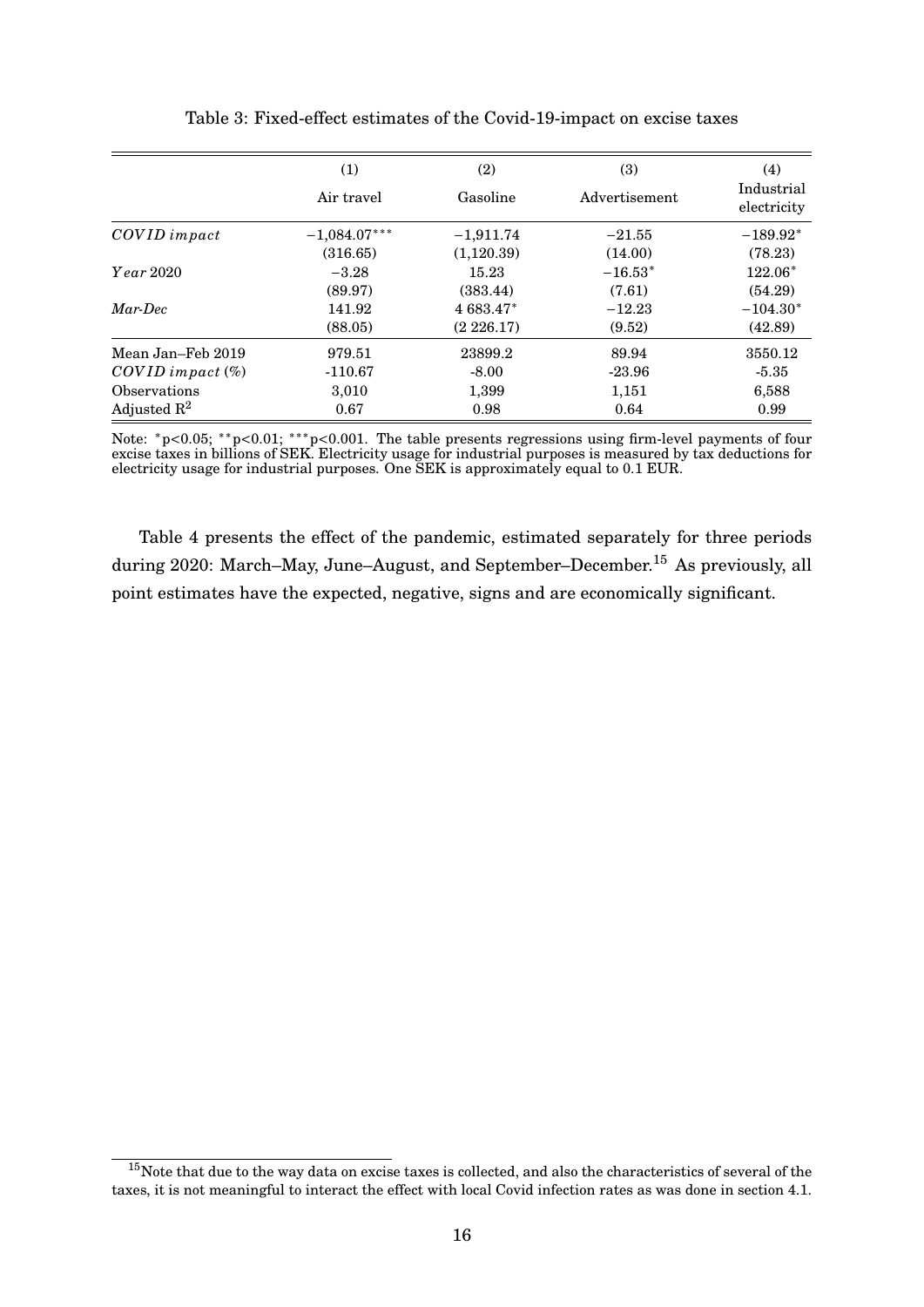<span id="page-17-0"></span>

|                         | (1)            | (2)         | (3)           | (4)                       |
|-------------------------|----------------|-------------|---------------|---------------------------|
|                         | Air travel     | Gasoline    | Advertisement | Industrial<br>electricity |
| COVID Mar-May           | $-961.32**$    | $-3618.24$  | $-30.33*$     | $-170.49*$                |
|                         | (297.51)       | (1,999.95)  | (12.85)       | (72.90)                   |
| $COVID$ $Jun$ - $Aug$   | $-1,217.65***$ | $-1,068.84$ | $-8.57$       | $-271.47*$                |
|                         | (340.95)       | (716.56)    | (11.71)       | (110.02)                  |
| COVID Sep-Dec           | $-1,075.62***$ | $-1,348.68$ | $-24.40$      | $-143.79$                 |
|                         | (315.97)       | (872.20)    | (20.39)       | (73.23)                   |
| $Year\,2020$            | $-2.82$        | $-15.37$    | $-16.65*$     | 121.97*                   |
|                         | (90.14)        | (377.26)    | (7.63)        | (54.29)                   |
| $Mar$ -May              | 19.13          | 4,420.88*   | $-0.38$       | $-42.39$                  |
|                         | (88.85)        | (2, 145.17) | (10.36)       | (43.76)                   |
| $Jun-Aug$               | 248.63*        | 8 243.70*   | $-38.30***$   | $-190.27***$              |
|                         | (104.10)       | (3,832.55)  | (10.59)       | (56.09)                   |
| Sep-Dec                 | 154.27         | 2,286.79    | $-1.92$       | $-86.76*$                 |
|                         | (84.71)        | (1, 159.33) | (15.34)       | (43.87)                   |
| Mean Jan-Feb 2019       | 979.51         | 23899.2     | 89.94         | 3550.12                   |
| $COVID$ Mar-May $(\%)$  | $-98.14$       | $-15.14$    | -33.72        | $-4.8$                    |
| COVID Jun-Aug $(\%)$    | $-124.31$      | $-4.47$     | $-9.52$       | $-7.65$                   |
| $COVID$ Sep-Dec $(\%)$  | $-109.81$      | $-5.64$     | $-27.13$      | $-4.05$                   |
| Observations            | 3,010          | 1,399       | 1,151         | 6,588                     |
| Adjusted $\mathbb{R}^2$ | 0.67           | 0.99        | 0.64          | 0.99                      |

Table 4: Seasonal effects of the COVID-19-impact on excise taxes

Note: \*p<0.05; \*\*p<0.01; \*\*\*p<0.001. The table presents regressions using firm-level payments of four excise taxes in billions of SEK (SEK/EUR $\approx$  0.1).

The largest negative effects are recorded for the air travel tax, with effects being large and negative in all three sub-periods. The largest effect is recorded for the summer period (-1,217,650 SEK), which most likely reflects the relatively more profound antipandemic policy measures on international rather than on national travel and the fact that this affected the most intense holiday season when long-distance traveling is the most common.

Turning to advertisement, the effect is only statistically significant in the start of the pandemic (March–May) and large in magnitude: -30,330 SEK (-33.72%). For industrial electricity, the largest effect was during the summer months June–August (-271,470 SEK or -7.65%), but the effect was considerable also in March–May (-170,490 SEK or -4.8%).

In Table [A1](#page-25-0) in Appendix X, we present placebo effect estimates estimated on data from 2018 and 2019 (as opposed to 2019 and 2020 in Table [3\)](#page-16-0) and assuming 2019 was the treatment year. It is not feasible to run the placebo test on the air travel tax since it was introduced in April 2018. Out of 15 placebo effects, one is found to be statistically significant at the five percent level (-18,401 SEK or -24.98% for advertisement in March– May). Although not an unreasonable outcome given the usual five percent significance level (which on average implies one false rejection of a true null out of 20 tests), the point estimate for advertisement in Table [A1](#page-25-0) has the same size and roughly the same magni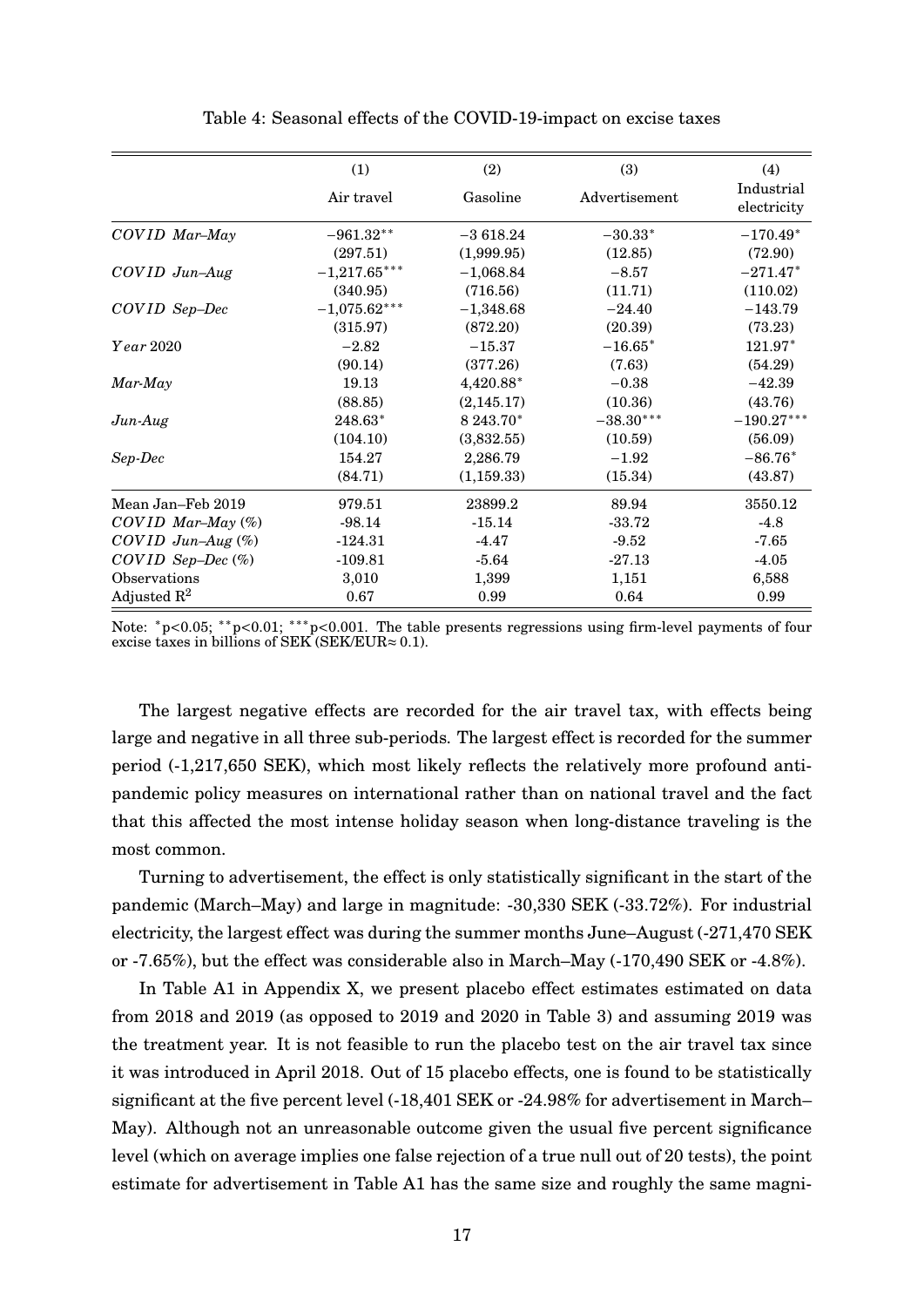tude as the one in Table [3.](#page-16-0) Therefore, our results on advertisement probably cannot be said to have passed the placebo test.

In summary, we find substantial negative effects of the pandemic on excise taxes for industrial electricity during the spring and summer of 2020, and a huge negative impact on air travel throughout the year.

#### **4.3 Labor income taxation and sick pay**

Labor income tax revenues in our data consist of withheld municipal and state labor income taxes and of payroll taxes, which together comprise the bulk (60%) of total tax revenues in Sweden.<sup>[16](#page-0-0)</sup> Firms' sick pay expenses cover wage costs during short-term sick leave (sick spells of at most 14 days). Figure [4](#page-19-0) shows that the withheld labor taxes fell after the outbreak of the pandemic and thereafter increased to their 2019 levels. Payroll taxes decreased dramatically during March-June 2020 and rebounded thereafter. The drastic drop was a combined effect of the reduction in payroll tax rates (described in section [3\)](#page-5-0) and the overall decrease in employment following the pandemic shock. Sick pay instead soared during the pandemic, increasing more than twofold during the first months and then somewhat less toward the end of 2020. This large response in sick pay naturally reflects higher sickness incidence following the pandemic, but possibly also a behavioral response to more generous government support of employers' costs for sick pay during the pandemic and also a removal of the two qualifying days during which employees receive no sick pay (in full during March-July and partially thereafter). Below, we examine the relative importance of these two influences by analyzing the temporal and geographical correlation between reported Coronavirus incidence and sick pay costs.

<sup>16</sup>An earned income tax credit on all earners' total labor income taxes is subtracted from the following year's tax return.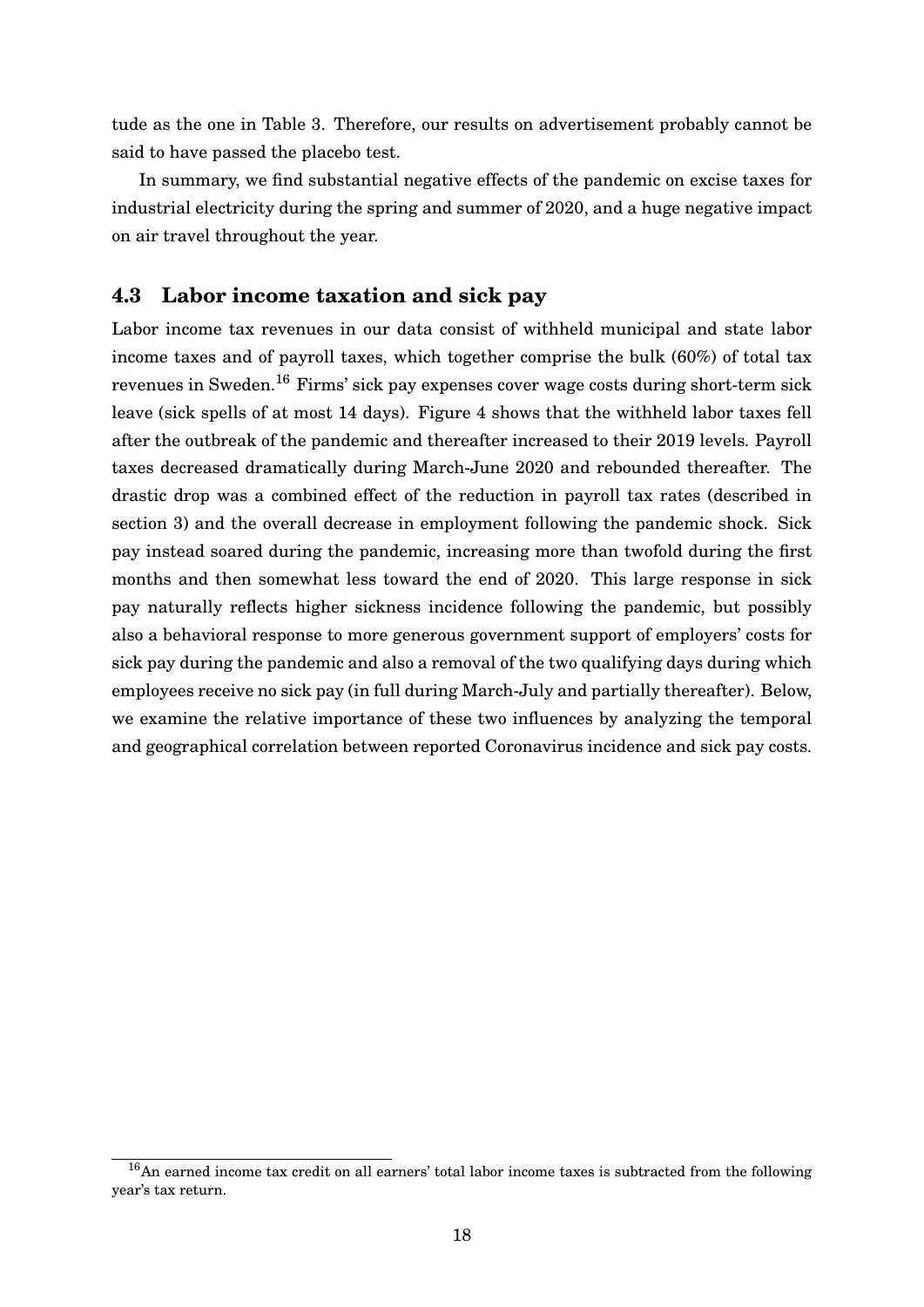<span id="page-19-0"></span>

Figure 4: Labor tax revenues and sick pay, 2018–2021

*Note*: The figure shows total tax revenues each month in billions of SEK (SEK/EUR≈ 0.1) for withheld municipal and central government labor income taxes, payroll taxes ("arbetsgivaravgifter") and sick pay.

Table [5](#page-21-0) presents mean effects and infection rate-interacted effects (for quartile groups *QG*<sub>1</sub> −*QG*<sub>3</sub>; *QG*<sub>4</sub> is reference group) of the pandemic on withheld labor taxes, payroll taxes and sick leave, using equation  $(4).^{17}$  $(4).^{17}$  $(4).^{17}$  $(4).^{17}$ .

The mean effect on payroll taxes is -9,610 SEK, or -8.68%, and on withheld taxes -4,180 SEK, or -3.1%. Both effects are negative, as expected, and statistically significant at the 0.1%- and 1%-level, respectively. The relatively larger impact on payroll taxes is likely to a large extent explained by the payroll tax rate reduction in March-June 2020 described in section [3.](#page-5-0)[18](#page-0-0) The interacted effect with respect to Coronavirus incidence in column 4 shows that the effect on payroll taxes is by far the largest among firms registered in municipalities with the largest infection rate, -10,730 SEK or -9.69% (this is the reference group). The interacted effect on withheld labor income taxes is also highest in municipalities with the highest infection rates, but the difference with less affected municipalities not so large and estimated with less precision: while the mean

 $17$ Monthly data were not collected in the administrative registers prior to 2019 which makes us unable to run placebo tests similar to those in sections [4.1](#page-7-1) and [4.2](#page-14-0)

<sup>&</sup>lt;sup>18</sup>An additional partial contribution of the larger payroll tax decrease is the lower progressivity of payroll taxes in combination with the fact that mostly low-income earners have lost their jobs during the pandemic.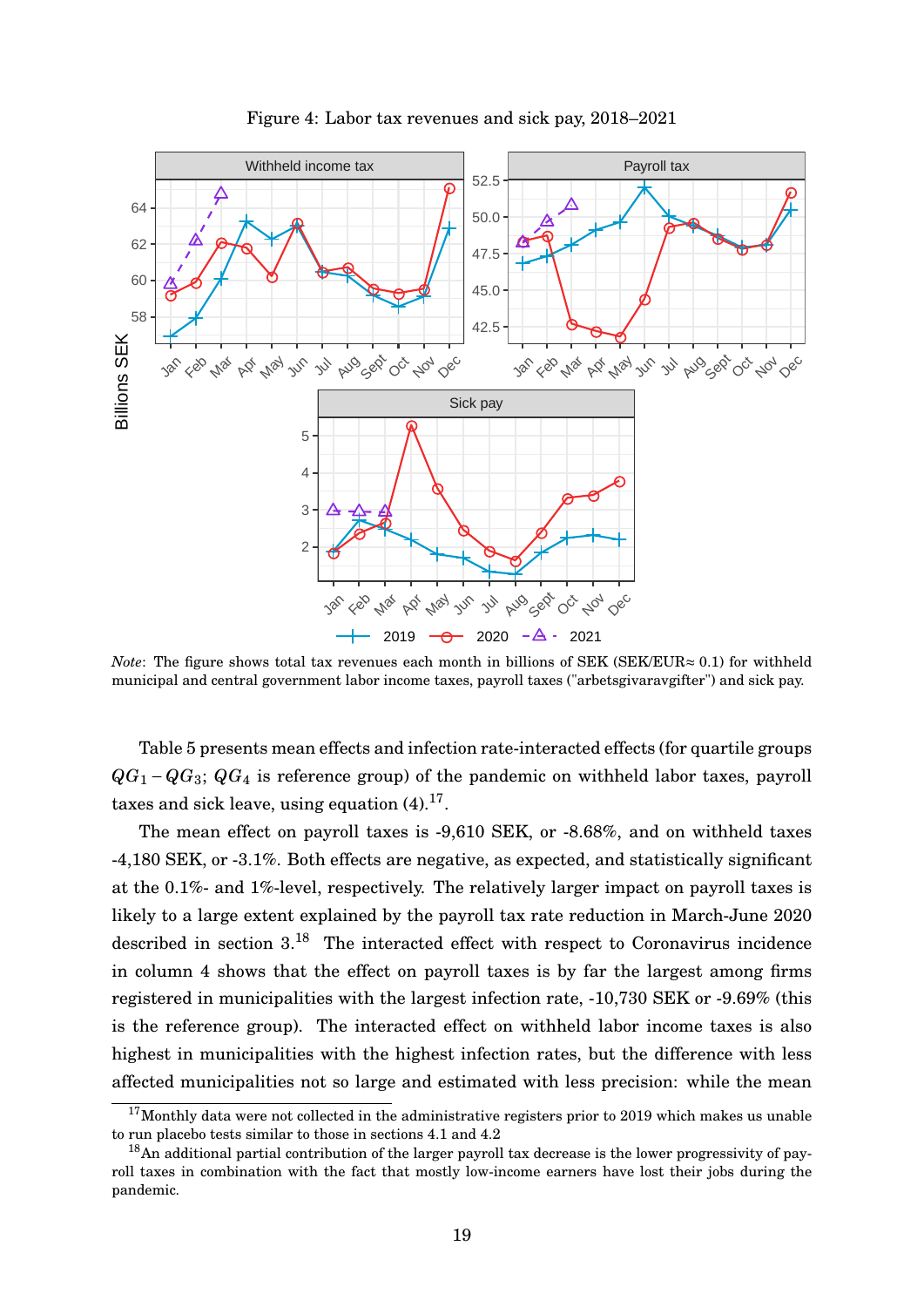effect on withheld labor income taxes is significant at the 1%-level (specification (2)), none of the effect estimates in the specification with interactions are significant.

The mean effect of the pandemic on sick pay is large, 3,110 SEK, or 57.39%. Doubtless, the effect is related to COVID-morbidity, either actual or suspected in which case people were advised not to go to work. However, the government's expanded compensation of firms' sick-leave costs and the removal of the two qualifying days for worker absence could potentially also have contributed to the effect through incentive effects on sickness reporting. There is a large research literature on the effect of incentives in the sickness insurance system.[19](#page-0-0) Also, Swedish media has reported about hundreds of cases where firms without any wage payments before the pandemic suddenly reported full-wage sick pay during the first months during the pandemic. There are also reports about firms requiring their employees to report sick but keep on working, either at work or from home.[20](#page-0-0)

To investigate these two potential mechanisms behind the large effect of the pandemic on sick pay, below, we interact the main COVID effect with the municipal infection incidence as captured by the four groups defined previously. If the effect on sick pay is primarily driven by COVID-morbidity, we should expect a lower effect among firms registered in municipalities with a low infection rate and vice versa. The results in the last column of Table [5](#page-21-0) show that only two out of the three groups with relatively lower infection intensity have less sick pay, and one of these groups even has a positive sign of the sick pay coefficient. None of the three interacted effects are statistically significant at the five-percent level.

It is intriguing that we cannot trace any clear effect-heterogeneity with respect to local COVID-infection rates in the outcome where such heterogeneity would seem most natural, namely sick pay. The reliability of the COVID-infection rate data could in principle be questioned, but is should be noted that it yielded expected and statistically significant results for VAT and sales in Table [2.](#page-13-0) Furthermore, for the same data and sample as for sick pay, the COVID infection rate interaction yields reasonable and statistically significant results for payroll tax (model (4) in Table [5\)](#page-21-0). Therefore, we cannot exclude that a significant part of the estimated COVID impact on sick pay costs could be due to monetary incentives, created by the temporary government compensation scheme for firms' costs for sick workers, and not entirely due to actual COVID-related sickness among employees. To gain a more complete understanding of what is going on it would be useful to have sick-pay data on the individual level, which we unfortunately lack.

<sup>19</sup>See for instance [Johansson and Palme](#page-23-5) [\(2005\)](#page-23-5) who estimate the effect of the replacement level in the Swedish national sickness insurance system on work absence behavior or [Böheim and Leoni](#page-23-7) [\(2020\)](#page-23-7) who study the effect of abolishing the refunding of firms' sick leave costs using Austrian data.

 $^{20}$ See, for example, news from public service media, https://www.svt.se/nyheter/inrikes/foretagfuskar-med-sjuklon-under-coronakrisen-300-arenden-har-stoppats-for-kontroll (2020-07-08) and https://sverigesradio.se/artikel/7616510 (2020-12-06).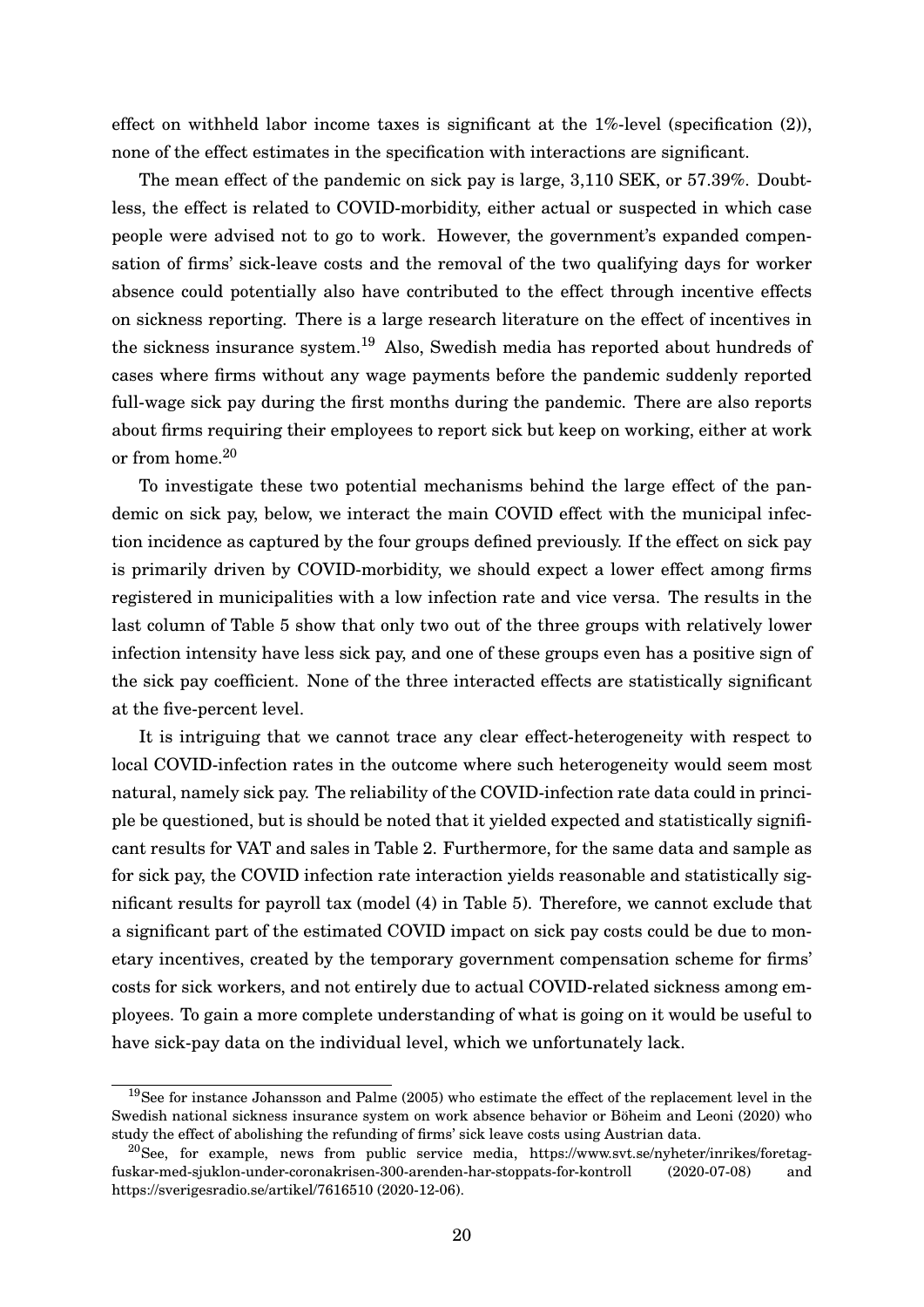|                                 | Mean effect                     |                        |            | Interaction with municipal<br>Covid infection rate |                        |            |
|---------------------------------|---------------------------------|------------------------|------------|----------------------------------------------------|------------------------|------------|
|                                 | Payroll<br>$\operatorname{tax}$ | Withheld<br>income tax | Sick pay   | Payroll<br>$\rm{tax}$                              | Withheld<br>income tax | Sick pay   |
|                                 | (1)                             | (2)                    | (3)        | (4)                                                | (5)                    | (6)        |
| COVID impact                    | $-9.61***$                      | $-4.18***$             | $3.11***$  | $-10.73***$                                        | $-5.23$                | $3.27***$  |
|                                 | (0.80)                          | (1.61)                 | (0.95)     | (0.97)                                             | (2.75)                 | (1.00)     |
| $Im\,pat \times QG_3$           |                                 |                        |            | $2.29***$                                          | 1.99                   | $-0.31$    |
|                                 |                                 |                        |            | (0.58)                                             | (2.76)                 | (0.47)     |
| $Im\,pat \times QG_2$           |                                 |                        |            | $2.43***$                                          | 2.70                   | 0.35       |
|                                 |                                 |                        |            | (0.59)                                             | (2.72)                 | (1.02)     |
| $Im\,pat \times QG_1$           |                                 |                        |            | $3.59***$                                          | 3.66                   | $-1.31$    |
|                                 |                                 |                        |            | (1.11)                                             | (2.80)                 | (0.82)     |
| Year 2020                       | $2.73***$                       | $4.91**$               | $-0.34*$   | $3.76***$                                          | $7.05*$                | $-0.26$    |
|                                 | (0.67)                          | (1.69)                 | (0.14)     | (0.89)                                             | (2.82)                 | (0.16)     |
| $March-Dec$                     | $5.03***$                       | $8.22***$              | $-0.83**$  | $5.51***$                                          | $9.95***$              | $-0.76**$  |
|                                 | (0.61)                          | (1.69)                 | (0.27)     | (0.77)                                             | (2.58)                 | (0.24)     |
| $QG_3$                          |                                 |                        |            | $-1.56$                                            | 1.43                   | $\rm 0.38$ |
|                                 |                                 |                        |            | (1.63)                                             | (2.85)                 | (0.27)     |
| $QG_2$                          |                                 |                        |            | 1.46                                               | 3.76                   | 0.29       |
|                                 |                                 |                        |            | (2.07)                                             | (3.01)                 | (0.34)     |
| $QG_1$                          |                                 |                        |            | $-3.05$                                            | 1.28                   | $-0.03$    |
|                                 |                                 |                        |            | (2.62)                                             | (2.82)                 | (0.38)     |
| $Year\,2020\times QG_3$         |                                 |                        |            | $-1.74*$                                           | $-4.16$                | $-0.14$    |
|                                 |                                 |                        |            | (0.70)                                             | (2.71)                 | (0.21)     |
| $Year\,2020\times QG_2$         |                                 |                        |            | $-1.81***$                                         | $-4.16$                | $-0.17$    |
|                                 |                                 |                        |            | (0.66)                                             | (2.57)                 | (0.19)     |
| $Year\,2020\times QG_1$         |                                 |                        |            | $-2.95**$                                          | $-6.63*$               | $-0.13$    |
|                                 |                                 |                        |            | (0.97)                                             | (2.94)                 | (0.17)     |
| $March - Dec \times QG_3$       |                                 |                        |            | $-0.63$                                            | $-3.62$                | $-0.17$    |
|                                 |                                 |                        |            | (0.65)                                             | (2.48)                 | (0.23)     |
| $March - Dec \times QG_2$       |                                 |                        |            | $-0.50$                                            | $-3.60$                | $-0.35$    |
|                                 |                                 |                        |            | (0.73)                                             | (2.55)                 | (0.38)     |
| $March-Dec \times QG_1$         |                                 |                        |            | $-3.08**$                                          | $-5.71***$             | $0.15\,$   |
|                                 |                                 |                        |            | (1.01)                                             | (1.98)                 | (0.34)     |
| Mean Jan-Feb 2019               | 110.77                          | 135.02                 | 5.42       | 110.77                                             | 135.02                 | 5.42       |
| $COVID$ impact $(\%)$           | $-8.68$                         | $-3.10$                | 57.39      | $-9.69$                                            | $-3.88$                | 60.26      |
| $Im \, pat \times QG_3 \, (\%)$ |                                 |                        |            | $2.07\,$                                           | 1.47                   | $-5.74$    |
| $Im\,pat \times QG_2$ (%)       |                                 |                        |            | 2.19                                               | $2.00\,$               | 6.41       |
| $Im\,pat \times QG_1$ (%)       |                                 |                        |            | $3.24\,$                                           | 2.71                   | $-24.13$   |
| Observations                    | 10,239,274                      | 10,239,274             | 10,239,274 | 10,239,274                                         | 10,239,274             | 10,239,274 |
| Adjusted $\mathbb{R}^2$         | 0.99                            | 1.00                   | 0.75       | 0.99                                               | 1.00                   | 0.75       |

<span id="page-21-0"></span>Table 5: Fixed-effect estimates of the COVID-19 impact on payroll taxes, withheld personal income taxes, and sick-leave pay.

Note: <sup>\*</sup>p<0.05; <sup>\*\*</sup>p<0.01; <sup>\*\*\*</sup>p<0.001. The table is based on firm-level payments each month of withheld municipal and central government labor income taxes, payroll taxes ("arbetsgivaravgifter") and sick pay. Billions of SEK (SEK/EUR≈ 0.1) for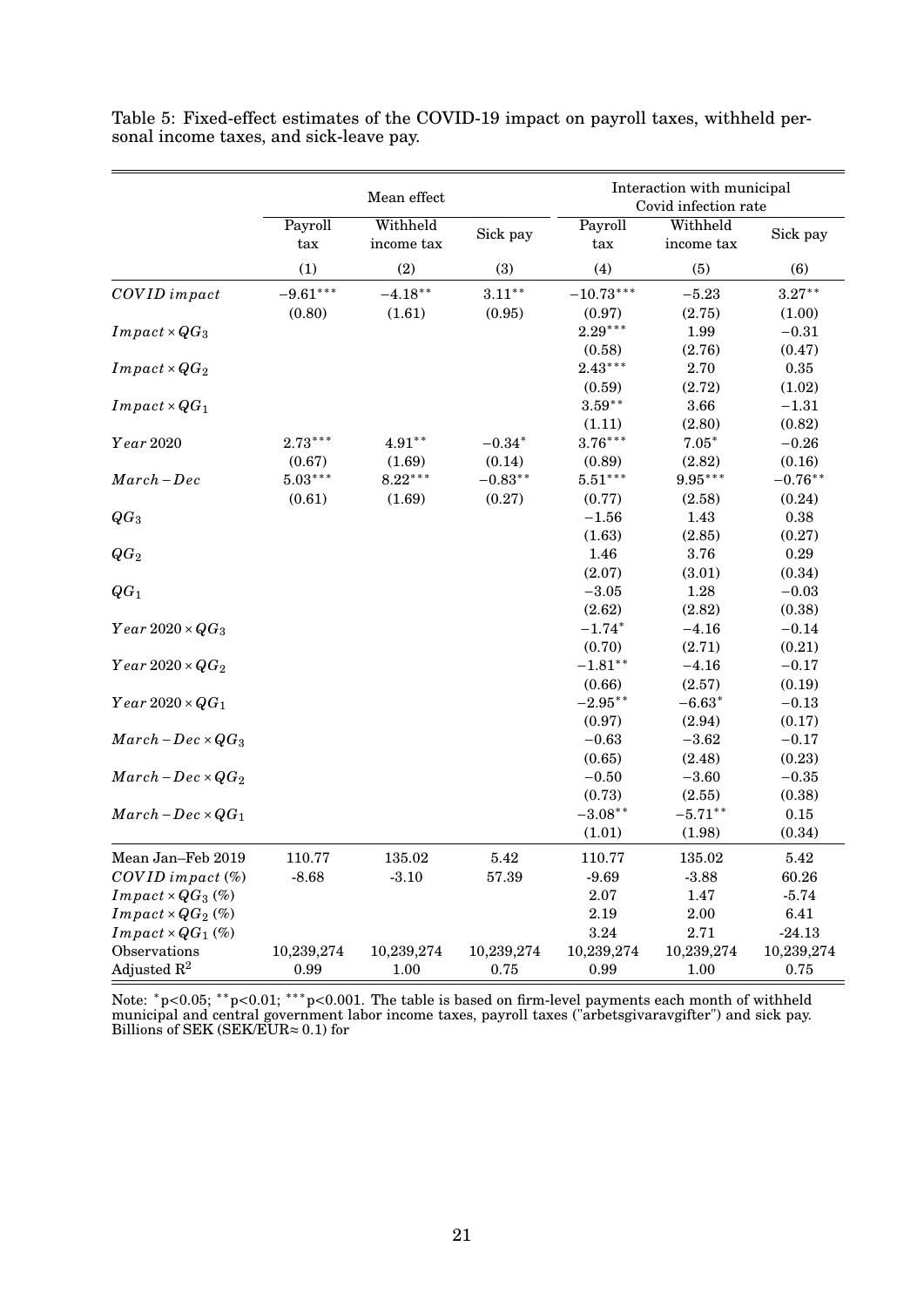## <span id="page-22-0"></span>**5 Conclusion**

Administrative tax registers offer a promising data source for measuring economic activity in the private sector. These registers are collected continuously, often a high frequencies, and offer full-population coverage with relatively high precision at the firmor individual levels. We used this data source to measure the economic impact of the COVID-19 pandemic in Sweden. To identify the pandemic's causal effect, we exploited both between-year trends and within-year variation and regional differences.

The main findings are that the pandemic has had significant negative effects on both turnover in most markets and on tax revenues. VAT revenues and firm sales dropped around eight percent, and the effect was more negative in areas hit harder by the Coronavirus. Excise tax revenues show that the revenues from the tax on air travel fell by almost 100 percent. The tax deductions for electricity usage for industrial purposes, which offers an alternative approach to capturing industrial output, fell around five percent as a result of the pandemic, which is close to the official numbers on the trend in industrial production.

Firms' sick pay expenses for employees' short-term absence increased substantially after the Coronavirus outbreak. After an initial spike of almost 300 percent increase, the overall level increased by around 50 percent in the pandemic era. The estimated effect of the pandemic on sick pay is about 57 percent on average during 2020. While expected, when we examine the magnitude of the sick pay effect by relating it to actual virus infection data at the municipal level, we find almost no significant correlation between morbidity and the effect of the pandemic on sick pay. Whether this is the result of measurement errors or incentive effects in the wake of the change towards more generous government rules to compensate firms and employees for sickness absence, is something that would be interesting to study further using the tax-register databases.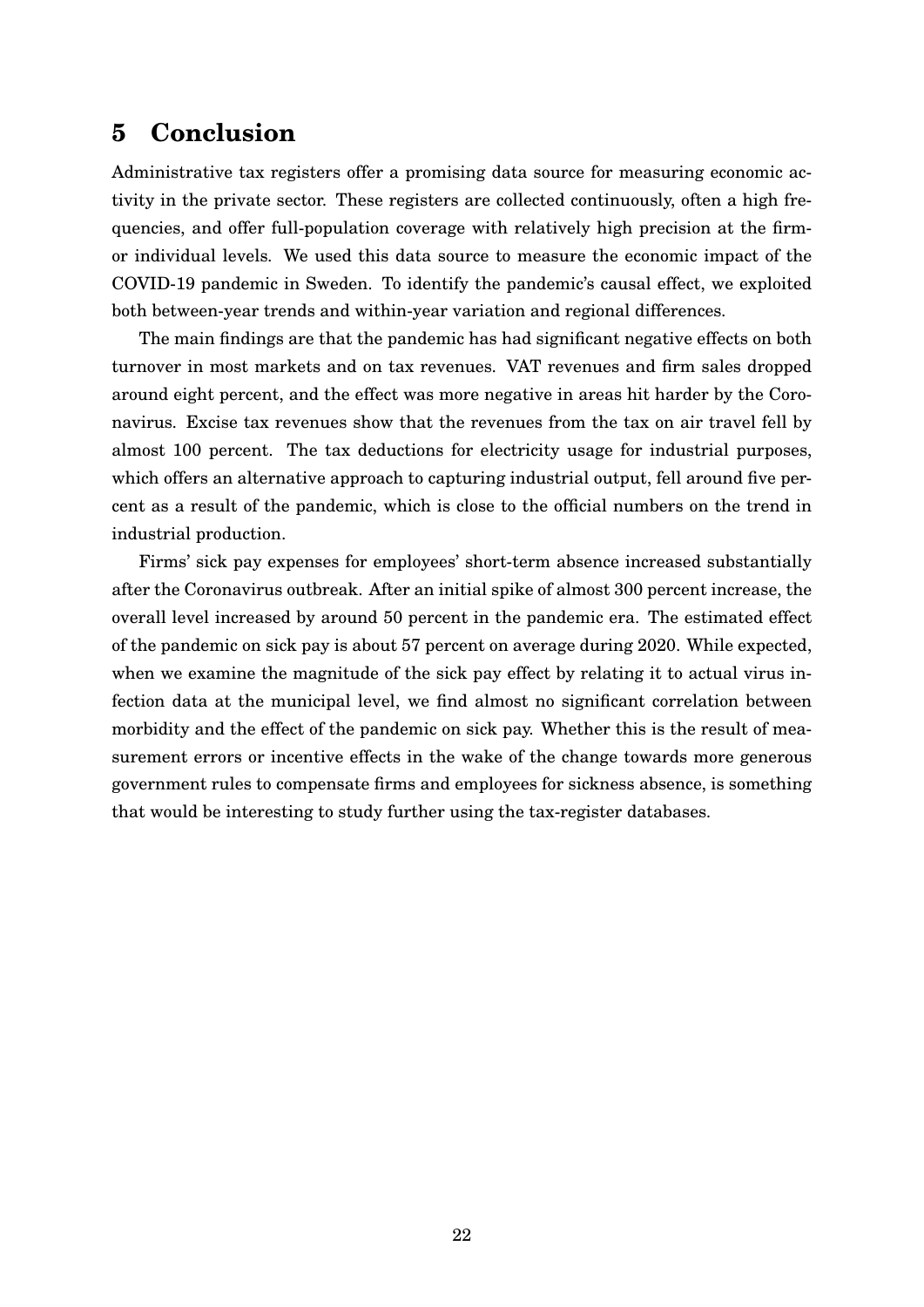## **References**

- <span id="page-23-6"></span>Angelov, N. and Waldenström, D. (2021). COVID-19 and Income Inequality: Evidence from Administrative Tax Registers. *IFN Working Paper*.
- <span id="page-23-0"></span>Blundell, R., Costa Dias, M., Joyce, R., and Xu, X. (2020). Social distancing laws cause only small losses of economic activity during the COVID-19 pandemic in Scandinavia. *Proceedings of the National Academy of Science*, 117.
- <span id="page-23-7"></span>Böheim, R. and Leoni, T. (2020). Firms' Moral Hazard in Sickness Absence. *Scandinavian Journal of Economics*, 122:553–581.
- <span id="page-23-2"></span>Chen, H., Qian, W., and Wen, Q. (2021). The Impact of the COVID-19 Pandemic on Consumption: Learning from High-Frequency Transaction Data. *AEA Papers and Proceedings*, 111:307–311.
- <span id="page-23-1"></span>Chetty, R., Friedman, J., Hendren, N., and Stepner, M. (2021). The Economic Impacts of COVID-19: Evidence from a New Public Database Built Using Private Sector Data. *Working Paper*.
- <span id="page-23-3"></span>Clemens, J. and Veuger, S. (2020). Implications of the COVID-19 Pandemic for State Government Tax Revenues. *National Tax Journal*, 73:619–644.
- <span id="page-23-4"></span>Green, D. and Loualiche, E. (2021). State and local government employment in the COVID-19 crisis. *Journal of Public Economics*, 193.
- <span id="page-23-5"></span>Johansson, P. and Palme, M. (2005). Moral Hazard and Sickness Insurance. *Journal of Public Economics*, 89:1879–1890.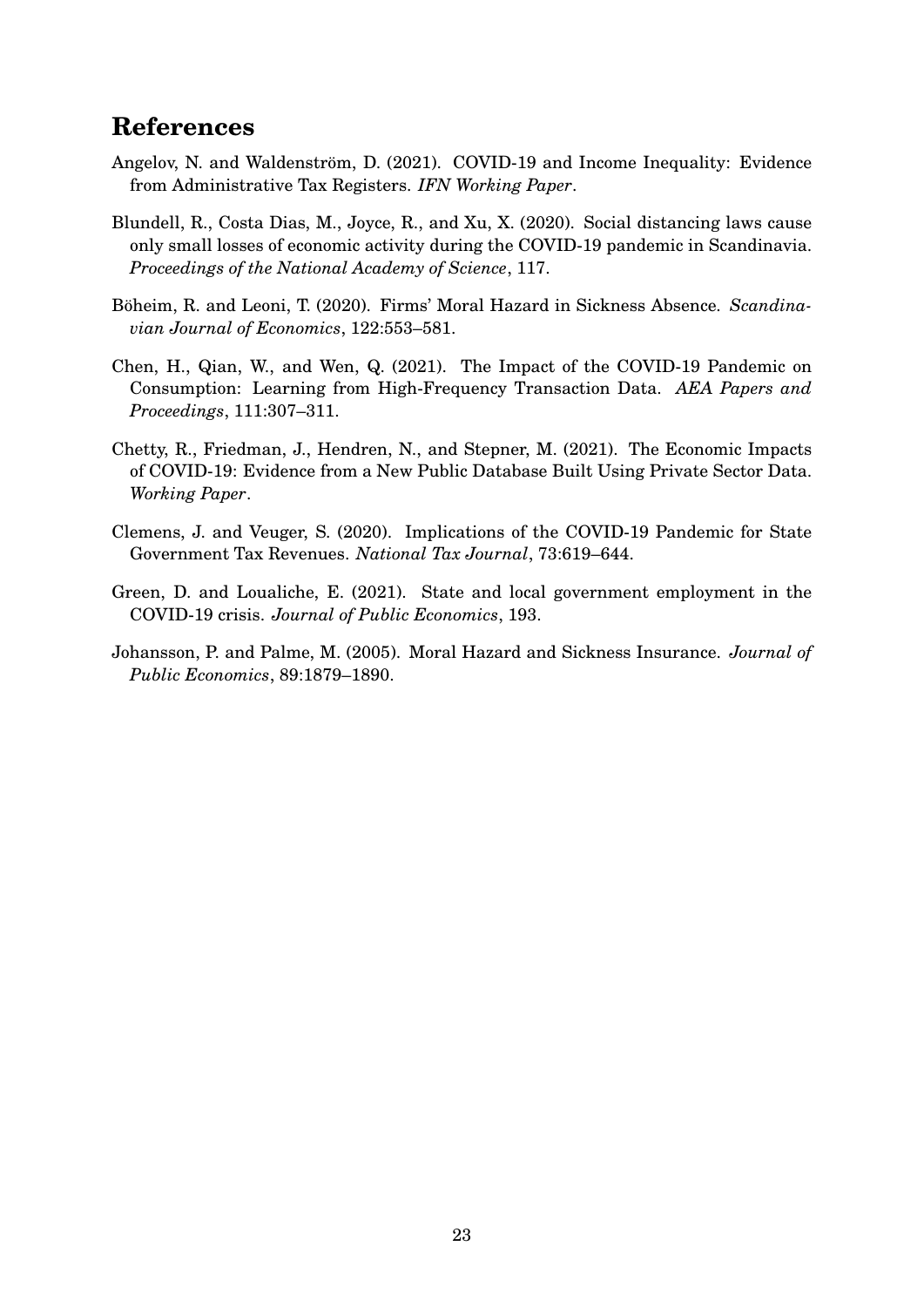## **A Appendix: Additional results**

<span id="page-24-0"></span>

Figure A1: Firm turnover by reporting frequency, 2018–2021

*Note*: Monthly turnover/sales of VAT-paying firms corresponds to the firm's total sales, including export and in some rare cases non-VAT eligible sales. SEK/EUR≈0.1. See section [3](#page-5-0) for details.